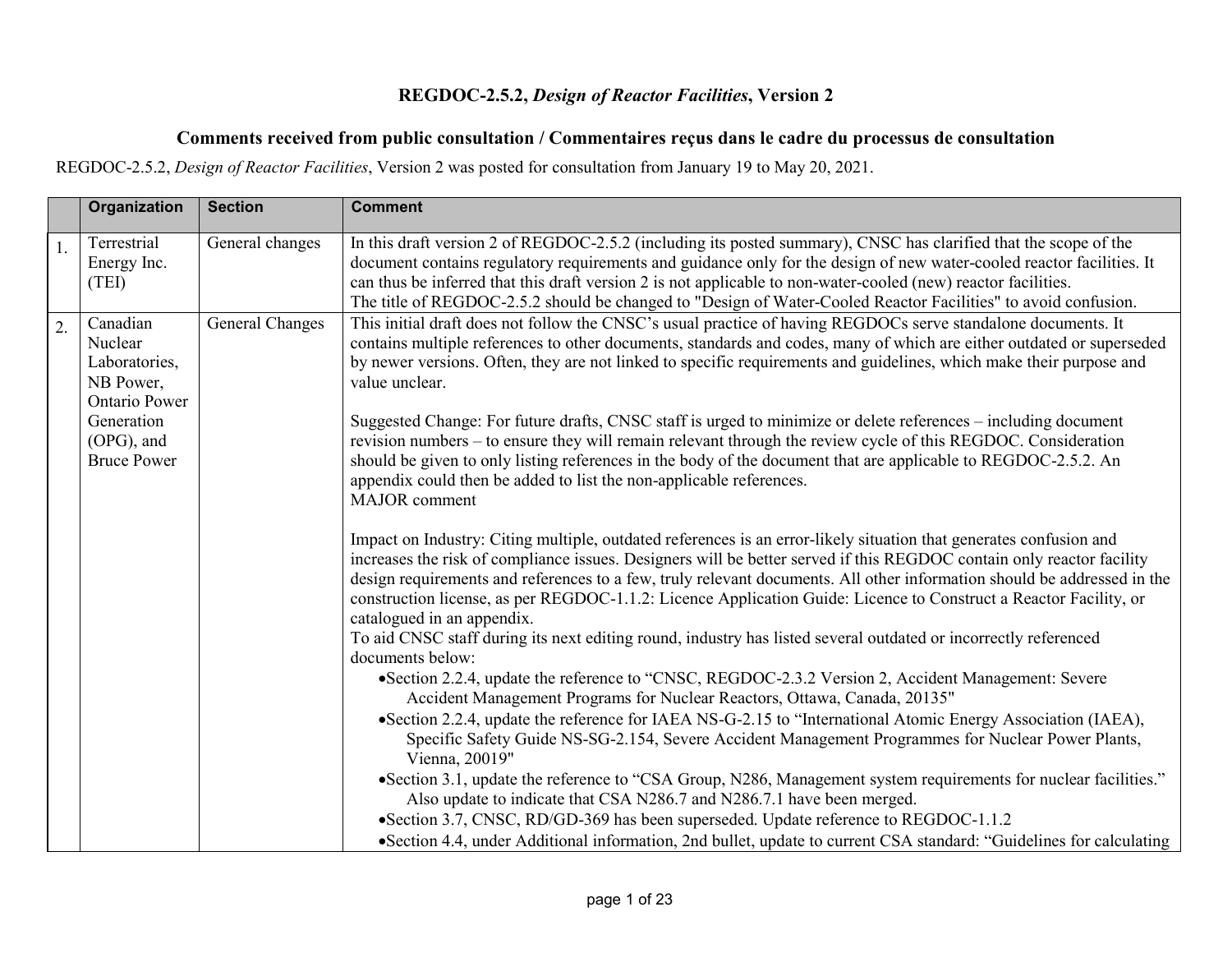| Organization | <b>Section</b> | <b>Comment</b>                                                                                                                                                                                                                                                                                                                                                                          |
|--------------|----------------|-----------------------------------------------------------------------------------------------------------------------------------------------------------------------------------------------------------------------------------------------------------------------------------------------------------------------------------------------------------------------------------------|
|              |                | the radiological consequences to the public of a release of airborne radioactive material for nuclear reactor<br>accidents."                                                                                                                                                                                                                                                            |
|              |                | •Section 4.5, Additional information, update to latest applicable REGDOC-1.1.1, Site Evaluation and Site<br>Preparation for New Reactor Facilities.                                                                                                                                                                                                                                     |
|              |                | •Section 5.2.4, Additional information, Reference to CNSC guidance document is outdated and reference should be<br>to REGDOC-2.11.2 (Published January 2021)                                                                                                                                                                                                                            |
|              |                | • Section 5.4.2, Additional information, 2nd bullet, update to include reference to latest applicable REGDOC-1.1.1,<br>Site Evaluation and Site Preparation for New Reactor Facilities.                                                                                                                                                                                                 |
|              |                | • Section 5.4.2, Additional information, 4th bullet, update to include reference to latest applicable standard:<br>National Building Code of Canada, Ottawa, Canada, 2015.- Section 5.6, Guidance, update to include reference<br>to latest applicable REGDOC-2.6.1, Reliability Programs for Nuclear Power Plants.                                                                     |
|              |                | •Section 5.8, Additional information, 2nd bullet, the active standard is CSA N290.13 Environmental qualification<br>of equipment for nuclear power plants                                                                                                                                                                                                                               |
|              |                | • Section 5.12.1 specifies the NFCC and NBCC 2010 editions. Do not cite versions to ensure REGDOC remains<br>relevant through its review cycle period.                                                                                                                                                                                                                                  |
|              |                | • Section 5.17, Additional requirements, update to reference to latest applicable REGDOC-2.6.3, Aging<br>Management.                                                                                                                                                                                                                                                                    |
|              |                | • Section 5.20, Additional information, 2nd bullet, update to reference REGDOC-2.10.1, Nuclear Emergency<br>Preparedness and Response, Version 2.                                                                                                                                                                                                                                       |
|              |                | • Section 5.21, Additional information, 2nd bullet, update to include reference to latest applicable REGDOC-2.2.5,<br>Minimum Staff Complement.                                                                                                                                                                                                                                         |
|              |                | • Section 5.21, Additional information, 3rd and 4th bullets, update to reference to latest applicable REGDOC-2.5.1,<br>General Design Considerations: Human Factors.                                                                                                                                                                                                                    |
|              |                | •Section 5.21, Additional information, 5th bullet, update to reference to latest applicable REGDOC-2.2.1, Human<br>Factors.                                                                                                                                                                                                                                                             |
|              |                | •Section 5.22.3 Guidance, update to include reference to active standard CSA N291, Requirements for safety-<br>related structures for nuclear power plants.                                                                                                                                                                                                                             |
|              |                | • Additional information, 5th bullet, update to reference latest applicable REGDOC-2.12.1, High-Security<br>Facilities, Volume II: Criteria for Nuclear Security Systems and Devices- Additional information, 6th bullet,<br>update to reference latest applicable REGDOC-2.2.4, Fitness for Duty, Volume III: Nuclear Security Officer<br>Medical, Physical, and Psychological Fitness |
|              |                | • Additional information, 7th bullet, update to reference latest applicable REGDOC-2.12.3, Security of Nuclear<br>Substances: Sealed Sources and Category I, II and III Nuclear Material, Version 2.1                                                                                                                                                                                   |
|              |                | • Additional information, 8th bullet, update to reference latest applicable REGDOC-1.1.1, Site Evaluation and Site<br>Preparation for New Reactor Facilities                                                                                                                                                                                                                            |
|              |                | • Additional information, 9th bullet, update to reference latest applicable REGDOC-2.12.3, Security of Nuclear                                                                                                                                                                                                                                                                          |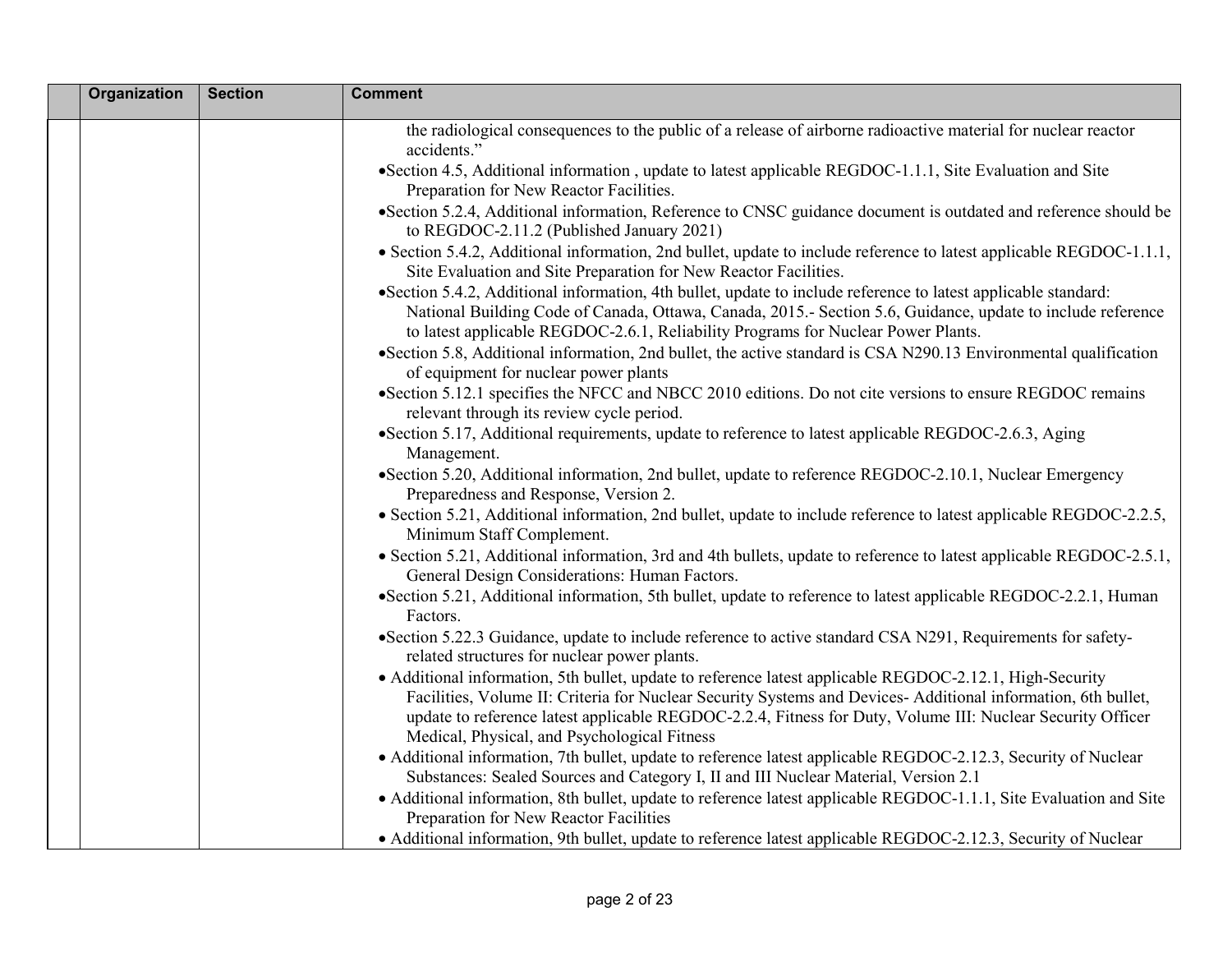|    | Organization                | <b>Section</b>  | <b>Comment</b>                                                                                                                                                                                                                |
|----|-----------------------------|-----------------|-------------------------------------------------------------------------------------------------------------------------------------------------------------------------------------------------------------------------------|
|    |                             |                 | Substances: Sealed Sources and Category I, II and III Nuclear Material, Version 2.1                                                                                                                                           |
|    |                             |                 | • Section 5.23, Additional information, 1st and 2nd bullets, update to reference latest applicable REGDOC-2.13.1,<br>Safeguards and Nuclear Material Accountancy.                                                             |
|    |                             |                 | • Section 5.24, Additional information, 1st bullet Update to include reference to latest applicable REGDOC-2.11.2,<br>Decommissioning.                                                                                        |
|    |                             |                 | • Section 6.10.4, Additional information, 3rd bullet, update to reference latest applicable REGDOC-2.10.1, Nuclear<br>Emergency Preparedness and Response, Version 2- Section 6.11,                                           |
|    |                             |                 | • Additional information, 1st bullet, update to reference latest applicable REGDOC-2.11, Framework for<br>Radioactive Waste Management and Decommissioning in Canada                                                          |
|    |                             |                 | • Section 6.12, Guidance, update to reference latest applicable REGDOC-2.4.3, Nuclear Criticality Safety, Version<br>1.1 (which superseded both documents).                                                                   |
|    |                             |                 | • Section 7.3, Additional information, 1st bullet, update to reference REGDOC-1.1.1, Site Evaluation and Site<br>Preparation for New Reactor Facilities                                                                       |
|    |                             |                 | • Section 7.3, 2nd bullet, update reference to REGDOC-1.1.2, Licence Application Guide: Licence to Construct a<br><b>Nuclear Power Plant</b>                                                                                  |
|    |                             |                 | • Section 8.2, Additional information, bullets 1 to 4, update to reference REGDOC-2.9.1, Environmental<br>Protection: Environmental Principles, Assessments and Protection Measures, Version 1.2."                            |
| 3. | Canadian<br>Nuclear         | General Changes | Cross references to various sections of the document are not properly cited.                                                                                                                                                  |
|    | Laboratories,<br>NB Power,  |                 | Suggested Change: Industry recognizes this is an initial draft that will be editorially reviewed ahead of publication. To<br>help that process, licensees have compiled the list of incorrect references below:               |
|    | Ontario Power<br>Generation |                 | • Section 2.2.3, last line, "The safety analyses are discussed in further detail in section 9.0." There is no specific<br>discussion about safety analyses in section 9.0.                                                    |
|    | (OPG), and                  |                 | • Section 5.5., Guidance says "in accordance with the criteria in section 7.1." This should be section 5.1.                                                                                                                   |
|    | <b>Bruce Power</b>          |                 | • Section 4.4, final paragraph points readers to section 4.2.1 and 4.2.2. This should be sections 2.2.1 and 2.2.2                                                                                                             |
|    |                             |                 | • Section 5.2, final sentence refers readers to sections 6.1.2 and 6.1.3. This should be sections 5.1.2 and 5.1.3                                                                                                             |
|    |                             |                 | Section 5.3.1, Reference of OLCs in the section is incorrectly quoted as 4.3.3. This should be section 2.3.3.<br>Section 5.3.1, Guidance says, "and will meet the requirements of section 4.1.1 of this regulatory document." |
|    |                             |                 | This should be section 2.1.1- Section 5.3.2, Anticipated operational occurrences, reference to section 4.2.1<br>should be replaced with 2.2.1                                                                                 |
|    |                             |                 | • Section 5.3.2, says "dose acceptance criterion provided in section 4.2.1." This should be section 2.2.1. Section                                                                                                            |
|    |                             |                 | 5.3.2 Guidance "In accordance with the requirements of section 4.3.1" This should be section 2.3.1.                                                                                                                           |
|    |                             |                 | • Section 5.3.3, says "DBA will not exceed the dose acceptance criterion provided in section 4.2.1." This should be<br>section 2.2.1.                                                                                         |
|    |                             |                 | • Section 5.3.3, the 2nd sentence refers readers to section 4.2.1. This should be section 2.2.1                                                                                                                               |
|    |                             |                 | • Section 5.3, Guidance section says "see also section 7.3.2  for guidance common to AOOs and DBAs." This                                                                                                                     |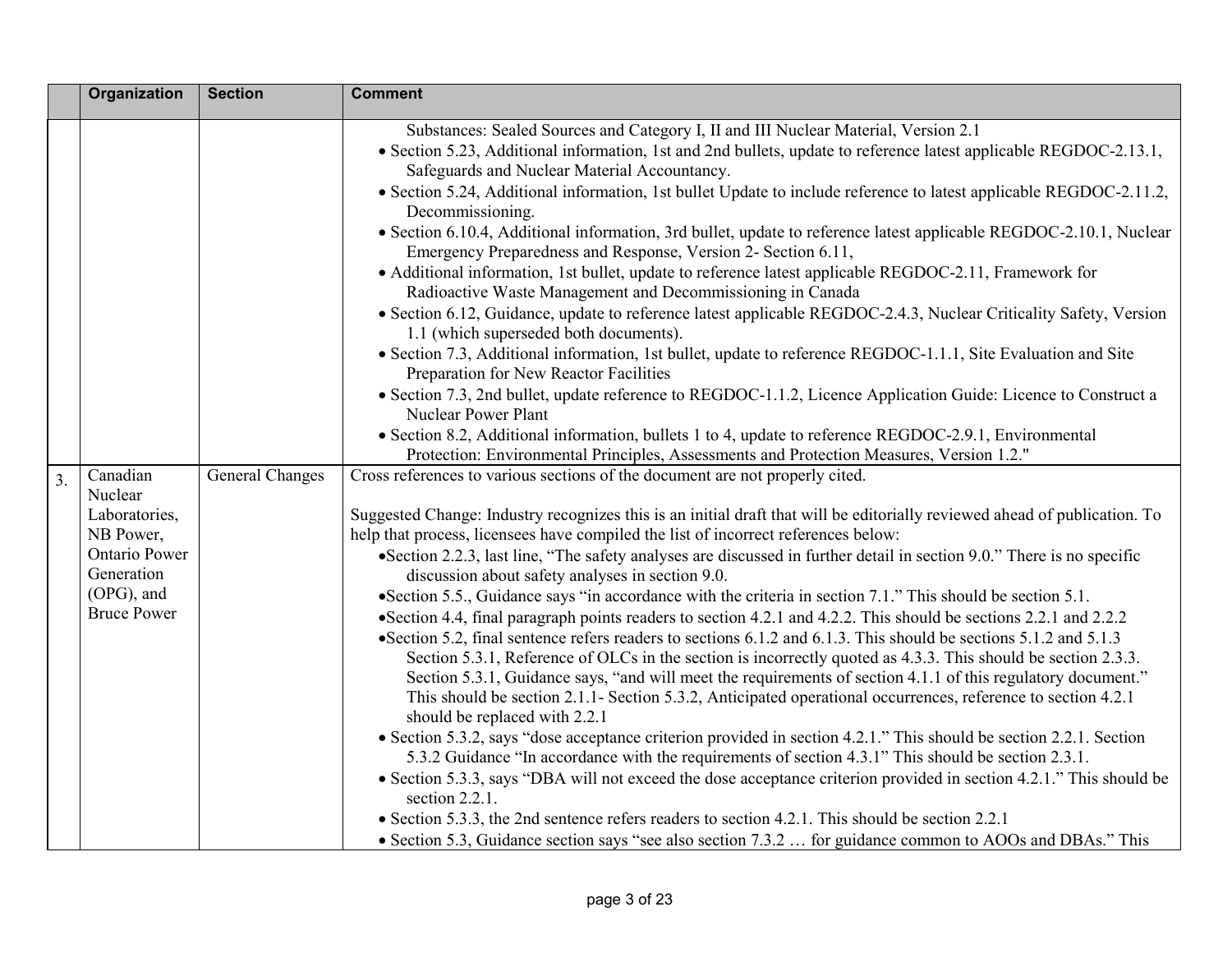|    | Organization            | <b>Section</b>         | <b>Comment</b>                                                                                                                                                                                                                                                   |
|----|-------------------------|------------------------|------------------------------------------------------------------------------------------------------------------------------------------------------------------------------------------------------------------------------------------------------------------|
|    |                         |                        | should be section 5.3.2- Section 5.4 says "For further information on the safety analysis for the identified PIEs,<br>refer to section 9.0 of this document." There is no specific discussion about safety analyses in section 9.0.<br>Should this be section 7? |
|    |                         |                        | • Section 5.4.1, Guidance - "civil design takes into account loads generated by internal hazards in the environmental<br>loading category consistent with section 7.15." This should be section 5.15.                                                            |
|    |                         |                        | • Section 5.4.2 Guidance - "Malevolent acts, including aircraft crashes, are considered separately in section 7.22."<br>This should be section 5.22.                                                                                                             |
|    |                         |                        | • Section 5.12.3 – Guidance "As indicated in section 7.12.2" and "detailed in section 7.12.3." Correct section<br>numbers are 5.12.2 and 5.12.3, respectively.                                                                                                   |
|    |                         |                        | • Section 5.12.3 Environmental protection and nuclear safety – Guidance says, "As indicated in section 7.12.2, the<br>NBCC and the NFCC cover the minimum" There is no Section 7.12.2 in this REGDOC                                                             |
|    |                         |                        | • Section 5.13.1" as described in section 7.3.4." Correct section to cite is 5.3.4.                                                                                                                                                                              |
|    |                         |                        | • Section 5.15.1, Guidance says " can be found in sections 7.13 and 7.22, respectively." There are no sections<br>7.13 and 7.22 in this REGDOC                                                                                                                   |
|    |                         |                        | • Section 5.26 says "Further requirements for the design of experimental devices are in section 8.1.1." Correct<br>section to cite is Appendix B.                                                                                                                |
|    |                         |                        | • Section 6.1.1 Guidance: "reactor core design requirements in section 8.1 are met." Correct section to cite is 6.1.                                                                                                                                             |
|    |                         |                        | • Section 6.4.2 "Section 7.6.2 requires that the shutdown" Correct section to cite is 5.6.2- Section 6.5 Guidance:<br>"Section 8.5 requires that the ECCS" Correct section to cite is 6.5.                                                                       |
|    |                         |                        | • Section 6.5 Guidance: "Sections 7.14 and 7.16 describe" Correct sections to cite are 5.14 and 5.16.                                                                                                                                                            |
|    |                         |                        | • Section 6.6 says, " any other relevant factors detailed in section 4.4.1 of this document." Correct section to cite<br>is 2.4.1.                                                                                                                               |
|    |                         |                        | • Section 6.10.2, Guidance says, "Refer to section 8.10.1 for other applicable design guidance and expectations"<br>Correct section to cite is 6.10.1.                                                                                                           |
|    |                         |                        | • Section 6.14 "requirements in section 8.3" and "requirements set out in section 8.2." Correct sections to cite are<br>6.3 and 6.2, respectively.                                                                                                               |
|    |                         |                        | • Section 6.14 says "When a steam supply system is installed, the system design shall meet the applicable<br>requirements in section 8.3." There is no section 8.3                                                                                               |
|    |                         |                        | • Section 7.3, says "As discussed in section 9.1, the first step of the hazard analysis is to identify PIEs." Correct<br>section to site is 7.1."                                                                                                                |
| 4. | Canadian                | <b>General Changes</b> | New requirements and guidelines have been added and none eliminated in this version of REGDOC-2.5.2. The                                                                                                                                                         |
|    | Nuclear<br>Laboratories |                        | changes are not extensive, but no plants have been designed and built to meet these requirements.                                                                                                                                                                |
|    |                         |                        | Suggested Change: CNSC staff is urged to confirm:- If they have investigated the practicality of meeting these                                                                                                                                                   |
|    |                         |                        | requirements by comparing to International practices and experiences.- As per comment #1, if it is practical to assume                                                                                                                                           |
|    |                         |                        | any new water-cooled reactors will be designed, built and operated in Canada with this document in place.                                                                                                                                                        |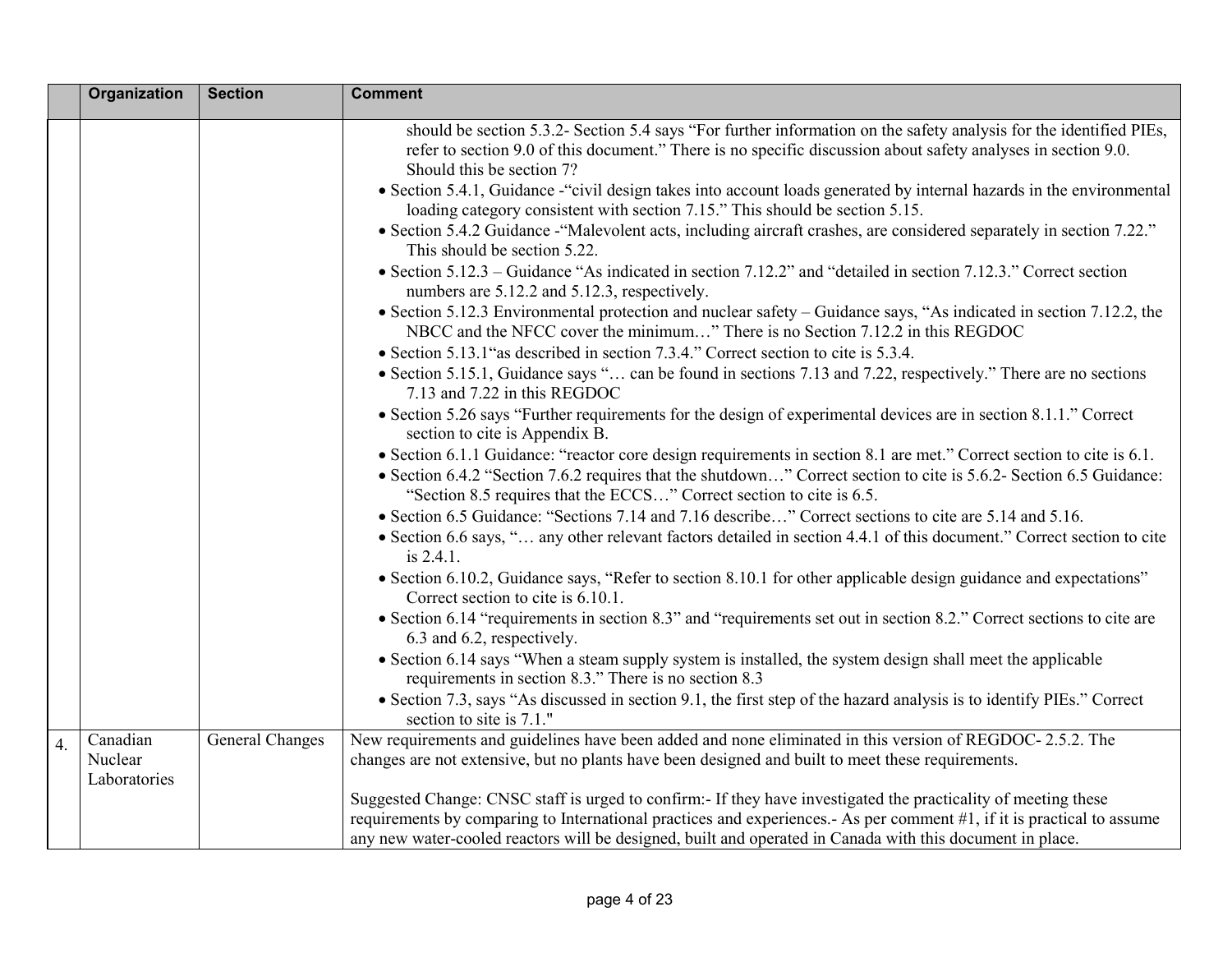|    | <b>Organization</b>                                               | <b>Section</b>         | <b>Comment</b>                                                                                                                                                                                                                                                                                                                                                                                                                                                                                                                                                                                                                                                                                                                                                                                                                                                                                                                                                                                                                                                                                                                                                                                                                              |
|----|-------------------------------------------------------------------|------------------------|---------------------------------------------------------------------------------------------------------------------------------------------------------------------------------------------------------------------------------------------------------------------------------------------------------------------------------------------------------------------------------------------------------------------------------------------------------------------------------------------------------------------------------------------------------------------------------------------------------------------------------------------------------------------------------------------------------------------------------------------------------------------------------------------------------------------------------------------------------------------------------------------------------------------------------------------------------------------------------------------------------------------------------------------------------------------------------------------------------------------------------------------------------------------------------------------------------------------------------------------|
|    |                                                                   |                        | MAJOR comment                                                                                                                                                                                                                                                                                                                                                                                                                                                                                                                                                                                                                                                                                                                                                                                                                                                                                                                                                                                                                                                                                                                                                                                                                               |
|    |                                                                   |                        | Impact on Industry: While the changes are not extensive, they are likely cost-prohibitive and significantly more<br>difficult to achieve compared to existing requirements.                                                                                                                                                                                                                                                                                                                                                                                                                                                                                                                                                                                                                                                                                                                                                                                                                                                                                                                                                                                                                                                                 |
| 5. | Canadian<br>Nuclear<br>Laboratories,                              | <b>General Changes</b> | This REGDOC could be improved with more consistent use of language and a review schedule aligned with associated<br>documents like REGDOC-2.4.1, Deterministic Safety Analysis.                                                                                                                                                                                                                                                                                                                                                                                                                                                                                                                                                                                                                                                                                                                                                                                                                                                                                                                                                                                                                                                             |
|    | NB Power,<br>Ontario Power<br>Generation<br>(OPG), Bruce<br>Power |                        | Suggested Change: For enhanced clarity in future drafts, CNSC staff is encouraged to: Limit the use of words like<br>"also" and "all." In 2.1.2, the reader should not get the impression "all possible accidents" can be considered in the<br>design as this would be a massive set. Words like "practical" should be used. Similarly, phrases like "will be below<br>prescribed limits" should be "are to be below." In section 2.2.2, the use of the word "all" in the phrase "all event<br>sequences" -- and the lack of a cut-off frequency --makes this an excessive requirement to document.<br>Apply consistent terminology throughout its documents. For example, in Section 1.2 conventional safety or protection<br>is discussed but Section 2.1 does not include conventional protection as one of the three complementary safety<br>objectives. Section 2.1 refrains from mentioning worker protection.<br>Amend its document review cycle. REGDOC-2.5.2 is being revised yet REGDOC-2.4.1, Deterministic Safety Analysis<br>does not have the same revision schedule. To avoid a configuration mistake between these documents, each should be<br>produced as a stand-alone, self-contained REGDOC to avoid future confusion. |
| 6. | Candu Energy<br>Inc.                                              | <b>General Changes</b> | The REGDOC does not achieve clarity on the implication of adding a new facility to a site with existing facilities. The<br>document should clearly define what requirements would have to be shown to be met by a site as a whole when a new<br>reactor design is proposed to be added to a site (i.e., accounting for the impact of existing reactor facilities on the site),<br>and what requirements apply only to the new reactor facility design.<br>Suggested Change: Suggest a new section, distinct from General Design Requirements and from System-Specific<br>Requirements, called Site Requirements. Suggest that General Design Requirements be renamed Overall Reactor<br><b>Facility Requirements."</b><br>Impact: Without a clear definition of how to manage multifacility sites, new build prospects in Canada may be severely<br>curtailed.                                                                                                                                                                                                                                                                                                                                                                              |
| 7. | A. Lee,<br>AG Lee<br>Consulting                                   | General comment        | The change in terminology from "nuclear power plants" to "reactor facilities" needs to be closely reviewed throughout<br>the document because the term "plant" is used throughout the text from REGDOC-2.5.2 version 1.Also some<br>clarification is needed to clarify "reactor facility" versus "nuclear power plant" when merging RD-367 with REGDOC-<br>2.5.2 version 1.<br>REGDOC-3.6 has the following definition for "reactor facility": "Any fission or fusion reactor, including structures,<br>systems and components:<br>• that are necessary for shutting down the reactor, ensuring that it can be kept in a safe shutdown state<br>• that may contain radioactive material and which cannot be reliably isolated from the reactor whose failure can                                                                                                                                                                                                                                                                                                                                                                                                                                                                            |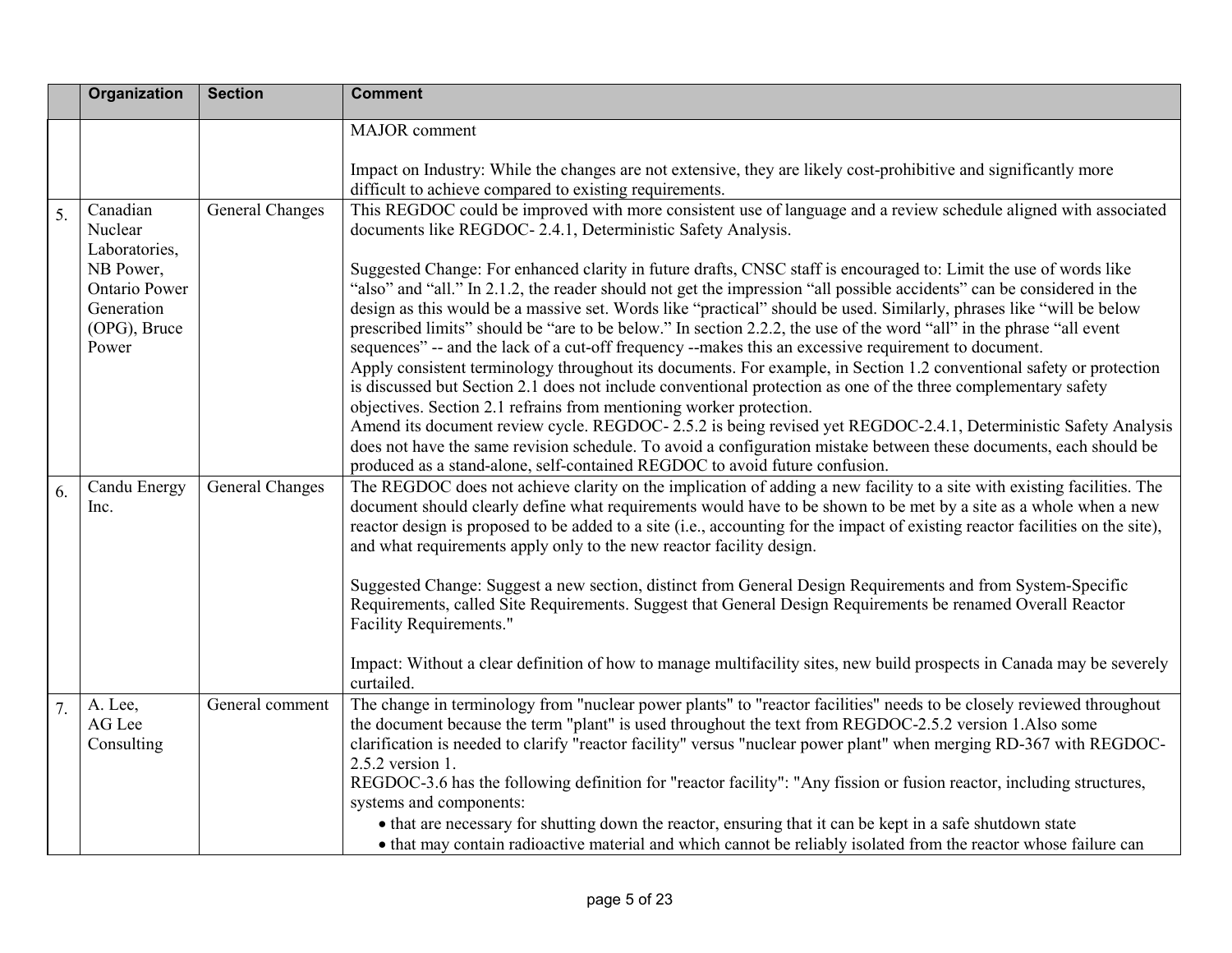|     | <b>Organization</b>        | <b>Section</b>                      | <b>Comment</b>                                                                                                                                                                                                                                                                                                               |
|-----|----------------------------|-------------------------------------|------------------------------------------------------------------------------------------------------------------------------------------------------------------------------------------------------------------------------------------------------------------------------------------------------------------------------|
|     |                            |                                     | lead to a limiting accident for the reactor                                                                                                                                                                                                                                                                                  |
|     |                            |                                     | • that are tightly integrated into the operation of the nuclear facility - that are needed to maintain security and<br>safeguards."                                                                                                                                                                                          |
|     |                            |                                     | Also, REGDOC-3.6 has a definition for "nuclear facility": that includes "a nuclear fission or fusion reactor or<br>subcritical nuclear assembly," and "where applicable, the land on which the facility is located, a building that forms part                                                                               |
|     |                            |                                     | of, or equipment used in conjunction with, the facility and any system for the management, storage or disposal of a<br>nuclear substance.                                                                                                                                                                                    |
|     |                            |                                     | By making a change in terminology to "reactor facility" from "nuclear power plant" an inconsistency with the Nuclear                                                                                                                                                                                                         |
|     |                            |                                     | Security Regulations may be introduced. Section 1 in the Nuclear Security Regulations states "nuclear power plant<br>means a nuclear facility consisting of any fission-reactor installation that has been constructed to generate electricity on                                                                            |
|     |                            |                                     | a commercial scale.                                                                                                                                                                                                                                                                                                          |
| 8.  | A. Lee,<br>AG Lee          | General comment,<br>use of "reactor | The change from "NPP" in REGDOC-2.5.2, version 1 to "reactor facility" needs to consider the differences between the<br>definitions of "reactor facility" and "nuclear facility" in REGDOC-3.6. In particular, the definition of "nuclear facility"                                                                          |
|     | Consulting                 | facility"                           | differs from the definition of "reactor facility" by including "where applicable, the land on which the facility is located,                                                                                                                                                                                                 |
|     |                            |                                     | a building that forms part of, or equipment used in conjunction with, the facility and any system for the management,                                                                                                                                                                                                        |
|     |                            |                                     | storage or disposal of a nuclear substance."<br>The differences in the two definitions have an impact on the scope and extent of application of many design                                                                                                                                                                  |
|     |                            |                                     | requirements in REGDOC-2.5.2, version 2.                                                                                                                                                                                                                                                                                     |
| 9.  | A. Lee,                    | General comment,                    | Since REGDOC-3.6 defines "plant design envelope" and "design envelope" identically, it would be better to use the                                                                                                                                                                                                            |
|     | AG Lee<br>Consulting       | use of the term<br>"plant design"   | term "design envelope", since it is neutral.                                                                                                                                                                                                                                                                                 |
| 10. | Canadian                   | Preface                             | Pertaining to the preface: Industry has the following additional questions and concerns with the Preface:                                                                                                                                                                                                                    |
|     | Nuclear                    |                                     |                                                                                                                                                                                                                                                                                                                              |
|     | Laboratories,<br>NB Power, |                                     | • Even for a new facility, the design may predate these requirements and its references.                                                                                                                                                                                                                                     |
|     | Bruce Power,               |                                     | • Where the reference to REGDOC-3.5.3 is used to explain the graded approach, it's unclear whether there is an                                                                                                                                                                                                               |
|     | <b>Ontario Power</b>       |                                     | obligation on the CNSC to record the risk reduction reasons for a decision to add a design requirement to the                                                                                                                                                                                                                |
|     | Generation<br>(OPG)        |                                     | licensing basis of an existing plant. "Suggested Change: "For added clarity, staff is urged to: 3. Explain how the<br>CNSC would review such an application.4. Clarify the CNSC's obligation to record the risk reduction reasons<br>for a decision to add a design requirement to the licensing basis of an existing plant. |
|     |                            |                                     | The Preface should make it clear to all readers that requirements of REGDOC-2.5.2 are not to be added to other                                                                                                                                                                                                               |
|     |                            |                                     | standards unless they explicitly state that the requirements only apply to new plants and the design basis of existing<br>stations is retained.                                                                                                                                                                              |
| 11. | P. Hader,<br>Consultant    | New paragraph in<br>section 1.2     | This paragraph is straightforward, it's meaning is understandable and it does provide clear expectations regarding multi-<br>reactor facility.                                                                                                                                                                               |
| 12. | Canadian<br>Nuclear        | New paragraph in<br>section 1.2     | The new text refers to accident conditions rather than DBA or DEC. This is too broad.                                                                                                                                                                                                                                        |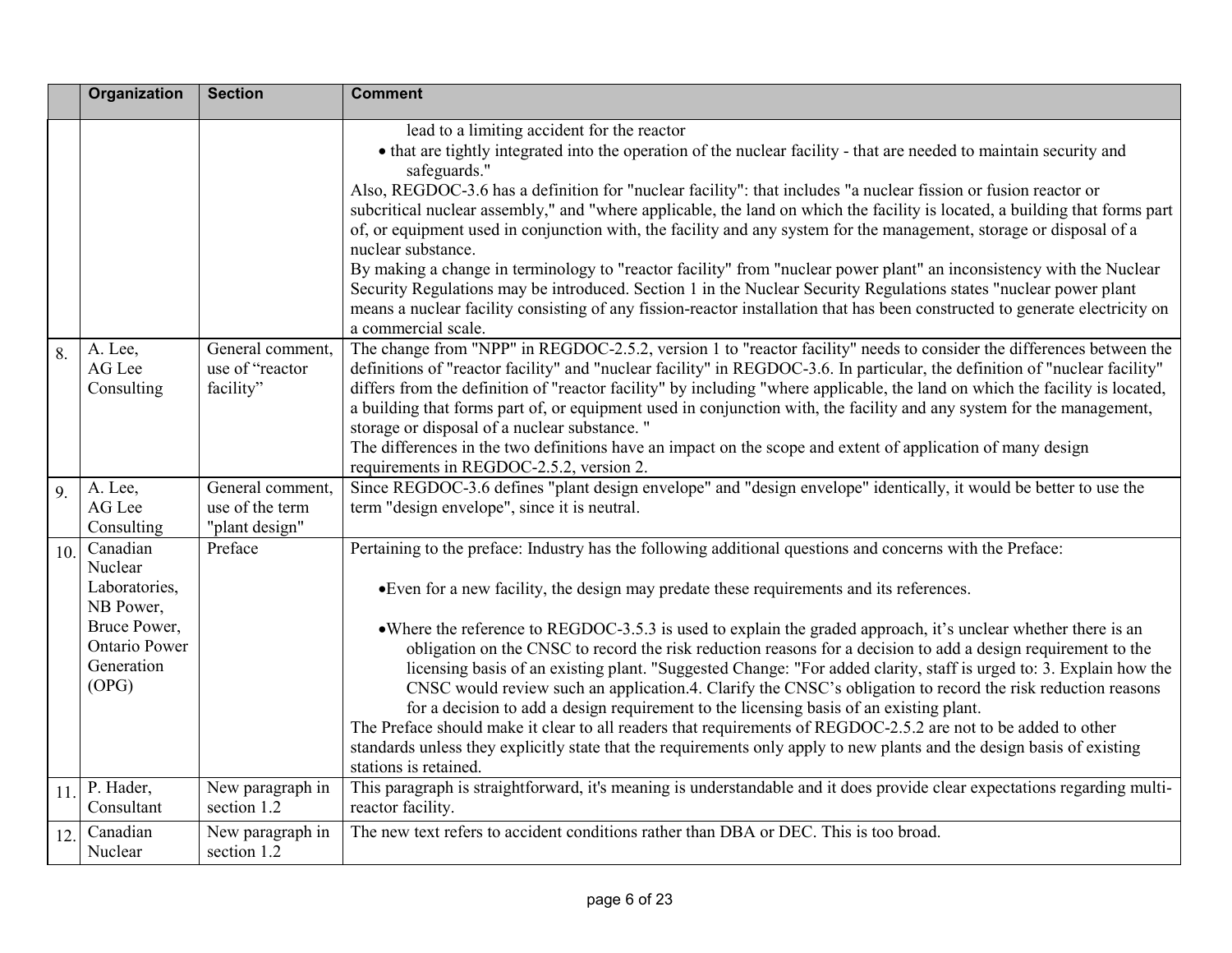|     | Organization                                                        | <b>Section</b>                  | <b>Comment</b>                                                                                                                                                                                                                                                                                                                                                                                                                                                                                                                                                                                                                                        |
|-----|---------------------------------------------------------------------|---------------------------------|-------------------------------------------------------------------------------------------------------------------------------------------------------------------------------------------------------------------------------------------------------------------------------------------------------------------------------------------------------------------------------------------------------------------------------------------------------------------------------------------------------------------------------------------------------------------------------------------------------------------------------------------------------|
|     | Laboratories                                                        |                                 | Suggested Change: Either add a sentence to explain that accident conditions in this design requirements document<br>means DBA and DEC or change the 3rd sentence to read: 'In addition, the applicant shall ensure that the impact on the<br>safety of all reactors on the site due to interactions between reactors, common-cause failure events, and any sharing of<br>SSCs between reactors is assessed for normal operation, anticipated operational occurrences (AOOs), DBA and DEC.                                                                                                                                                             |
| 13. | Canadian<br>Nuclear<br>Laboratories,<br>NB Power,<br>Bruce Power,   | New paragraph in<br>section 1.2 | Industry believes the Scope does not clearly differentiate between new and existing reactors. Specifically, the newly<br>added 4th paragraph is unclear since there is a potential to have one or more reactors at a facility that are already<br>operating. As currently written, this paragraph could mistakenly be read as suggesting existing reactors would be<br>subjected to this REGDOC's requirement.                                                                                                                                                                                                                                        |
|     | Ontario Power<br>Generation<br>(OPG)                                |                                 | Suggested Change: CNSC staff is urged to: Amend the 2nd sentence of the 4th paragraph so it reads, "The design of<br>each new reactor facility shall also satisfy the safety and design requirements in this document."- Clarify the phrase "on<br>the site." At what distance would CNSC staff assume this requirement does not apply? If, for instance, there is an<br>existing CANDU reactor on site, does the old facility need to meet the requirements of this REGDOC if a new facility<br>is built? Does the old facility also have to provide justification of the impact of the new facility on the existing<br>facilities?<br>MAJOR comment |
|     |                                                                     |                                 | Impact on Industry: Without clarifying that this REGDOC does not impose its requirements on existing reactors, it<br>could challenge any future development at an existing facility and impose significant, potential challenges to an<br>existing licensee.                                                                                                                                                                                                                                                                                                                                                                                          |
| 14. | Candu Energy<br>lnc.                                                | New paragraph in<br>section 1.2 | Issue: The new paragraph on multi-reactor sites includes requirements and does not describe the scope of the document<br>in respect to multi-reactor sites. The scope already says that it applies to design of new reactor facilities. Given that<br>there is no qualification to this, it already applies to any design which has more than one reactor on the site.                                                                                                                                                                                                                                                                                |
|     |                                                                     |                                 | Suggested Change: Delete the paragraph and ensure that the noted requirements are placed in the appropriate sections<br>on safety objectives, definition of initiating events to be considered in design and sharing of SSCs.<br>Impact: Repetition of requirements and inclusion of requirements in Introduction creates risk of noncompliance.                                                                                                                                                                                                                                                                                                      |
| 15. | Canadian<br>Nuclear<br>Laboratories<br>$(CNL)$ , NB<br>Power, Bruce | Section 2                       | Industry seeks clarification on the following:<br>1. The 1st paragraph is unclear when it says, 'The safety objectives and concepts described in this section apply to a<br>reactor facility during operation or during an accident.' This can potentially be interpreted as multiple units<br>within the same facility -- or each unit -- being considered a 'facility.                                                                                                                                                                                                                                                                              |
|     | Power,<br>Ontario Power<br>Generation<br>(OPG)                      |                                 | Suggested Change: To reduce confusion and increase compliance, staff is urged to:<br>1. Clearly define reactor facility. Does it mean a facility containing multiple units? Or, does each unit comprise of a<br>facility? For SMRs, multiple units combine to meet the power requirements for a site. Or, in some designs, multiple<br>modules within the same containment are defined as a facility."                                                                                                                                                                                                                                                |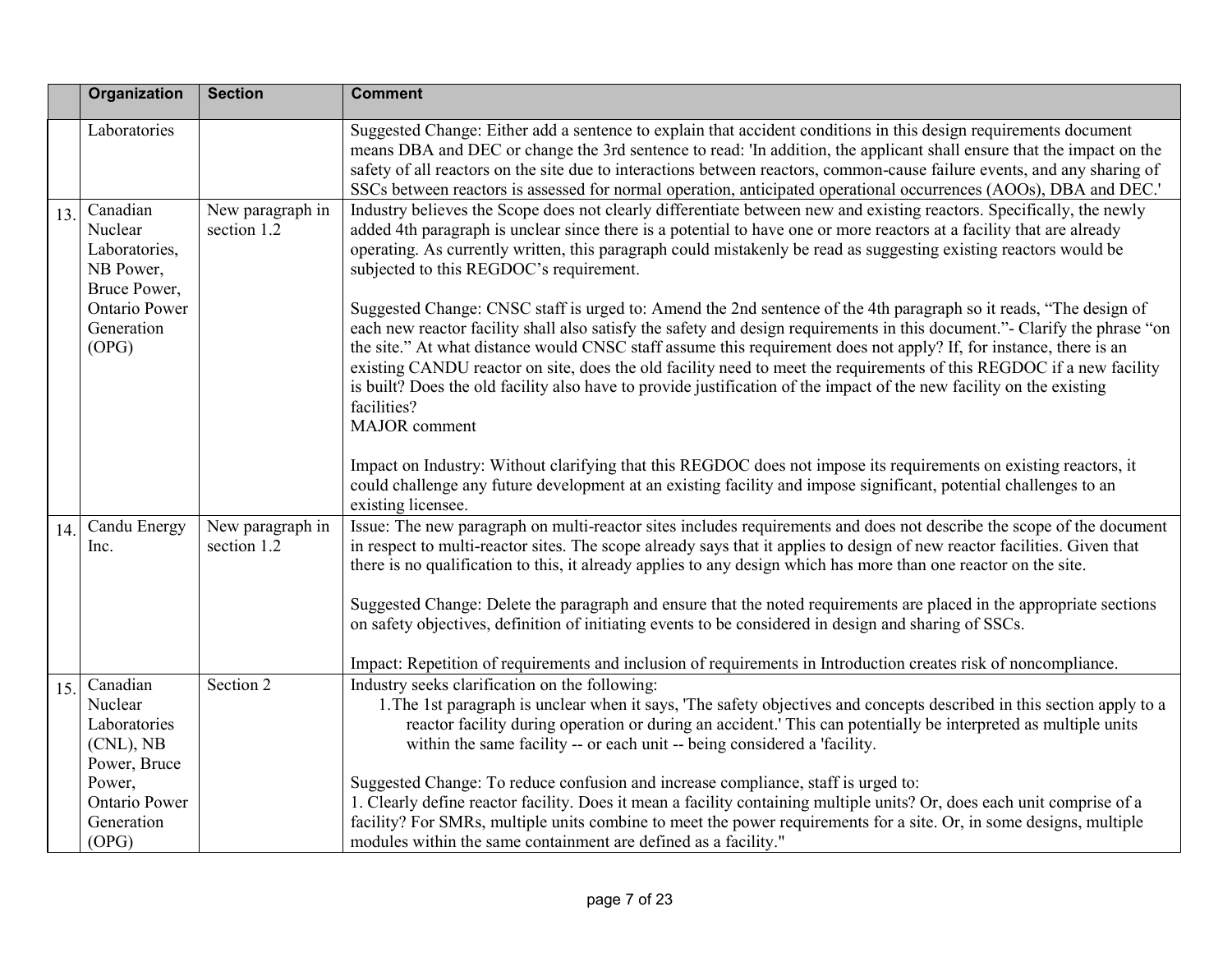|                                        | <b>Organization</b><br><b>Section</b>        | <b>Comment</b>                                                                                                                                                                                                                                                                                                                                                                                                                                                                                                                                                                                                                                                                                                                                                                                                                                                                                                                                                                                                                                                                                                                                                                                                                                       |
|----------------------------------------|----------------------------------------------|------------------------------------------------------------------------------------------------------------------------------------------------------------------------------------------------------------------------------------------------------------------------------------------------------------------------------------------------------------------------------------------------------------------------------------------------------------------------------------------------------------------------------------------------------------------------------------------------------------------------------------------------------------------------------------------------------------------------------------------------------------------------------------------------------------------------------------------------------------------------------------------------------------------------------------------------------------------------------------------------------------------------------------------------------------------------------------------------------------------------------------------------------------------------------------------------------------------------------------------------------|
| 16.<br>lnc.                            | Section 2<br>Candu Energy                    | The safety objectives and concepts described in this section apply to a reactor facility During operation or during an<br>accident.' -- Elsewhere, the draft states that safety objectives apply to the site.                                                                                                                                                                                                                                                                                                                                                                                                                                                                                                                                                                                                                                                                                                                                                                                                                                                                                                                                                                                                                                        |
|                                        |                                              | Suggested Change: Section 2 should be revised to align with the CNSC approach on site requirements vs. facility<br>requirements                                                                                                                                                                                                                                                                                                                                                                                                                                                                                                                                                                                                                                                                                                                                                                                                                                                                                                                                                                                                                                                                                                                      |
|                                        |                                              | Impact: Without a clear definition of how to manage multifacility sites, new build prospects in Canada may be severely<br>curtailed.                                                                                                                                                                                                                                                                                                                                                                                                                                                                                                                                                                                                                                                                                                                                                                                                                                                                                                                                                                                                                                                                                                                 |
| A. Lee,<br>17.<br>AG Lee<br>Consulting | New text in<br>section 2.2.2                 | For the SRF, the use of "or" between "any release to the environment that requires temporary evacuation of the local<br>population" and "a release to the environment of more than 1015 becquerels of iodine-131" does appear to be<br>appropriate. The phrase "a release to the environment of more than 1015 becquerels of iodine-131" is an example of<br>specific accident conditions for a CANDU reactor that is the original technical basis for the SRF safety goal in<br>REGDOC-2.5.2.<br>For the LRF, the use of "or" between "any release to the environment that requires long-term relocation of the local<br>population" and "a release to the environment of more than 1014 becquerels of cesium-137" also does not appear to be<br>appropriate. The phrase "a release to the environment of more than 1014 becquerels of cesium-137" is an example of<br>specific accident conditions for a CANDU reactor that is the original technical basis for the LRF safety goal in<br>REGDOC-2.5.2.<br>I also recommend that guidance be added under section 2.2.2 to provide the original basis for the SRF and LRF for use<br>with CANDU reactors and explain describe how other water-cooled reactor technologies are expected to implement |
|                                        |                                              | SRF and LRF for other reactor technologies that are not based on fuel assemblies in pressure tubes. There is<br>information available in E-doc #3336969-v1, Staff Position on Safety Goals, Ottawa (2007) that can be used to provide<br>the guidance.                                                                                                                                                                                                                                                                                                                                                                                                                                                                                                                                                                                                                                                                                                                                                                                                                                                                                                                                                                                               |
| Canadian<br>18.<br>Nuclear             | New text in<br>section 2.2.2<br>Laboratories | Licensees have the following major concerns with the subsections on small and large release frequency:<br>1. The 3rd paragraph in the subsection on large release frequency does not differentiate between sites with existing<br>reactors and new ones.<br>2. The phrase "any releases" in both subsections is not practical to implement.<br>3. Evacuation needs are generally based on existing provincial nuclear emergency response plans. The addition of<br>temporary evacuation/long term evacuation to the safety analysis frequency may differ from province to province,<br>which may be a limiting factor for design from one province to another. In Ontario, the PNERP is reviewed and revised<br>every five years. The temporary evacuation/long term relocation values could change, which may become very limiting<br>to the licensee as written.<br>4. As per comment #1, the large release frequency section needs to be clarified for applicability to reactor types which<br>use fuel in forms that are not like the typical solid form factor structure (e.g. molten, graphite pebbles, etc.).<br>Suggested Change: Staff is urged to:                                                                                         |
|                                        |                                              | 1. Amend the 3rd paragraph to read, "The applicant shall ensure that the impact on the safety of new reactors on the site                                                                                                                                                                                                                                                                                                                                                                                                                                                                                                                                                                                                                                                                                                                                                                                                                                                                                                                                                                                                                                                                                                                            |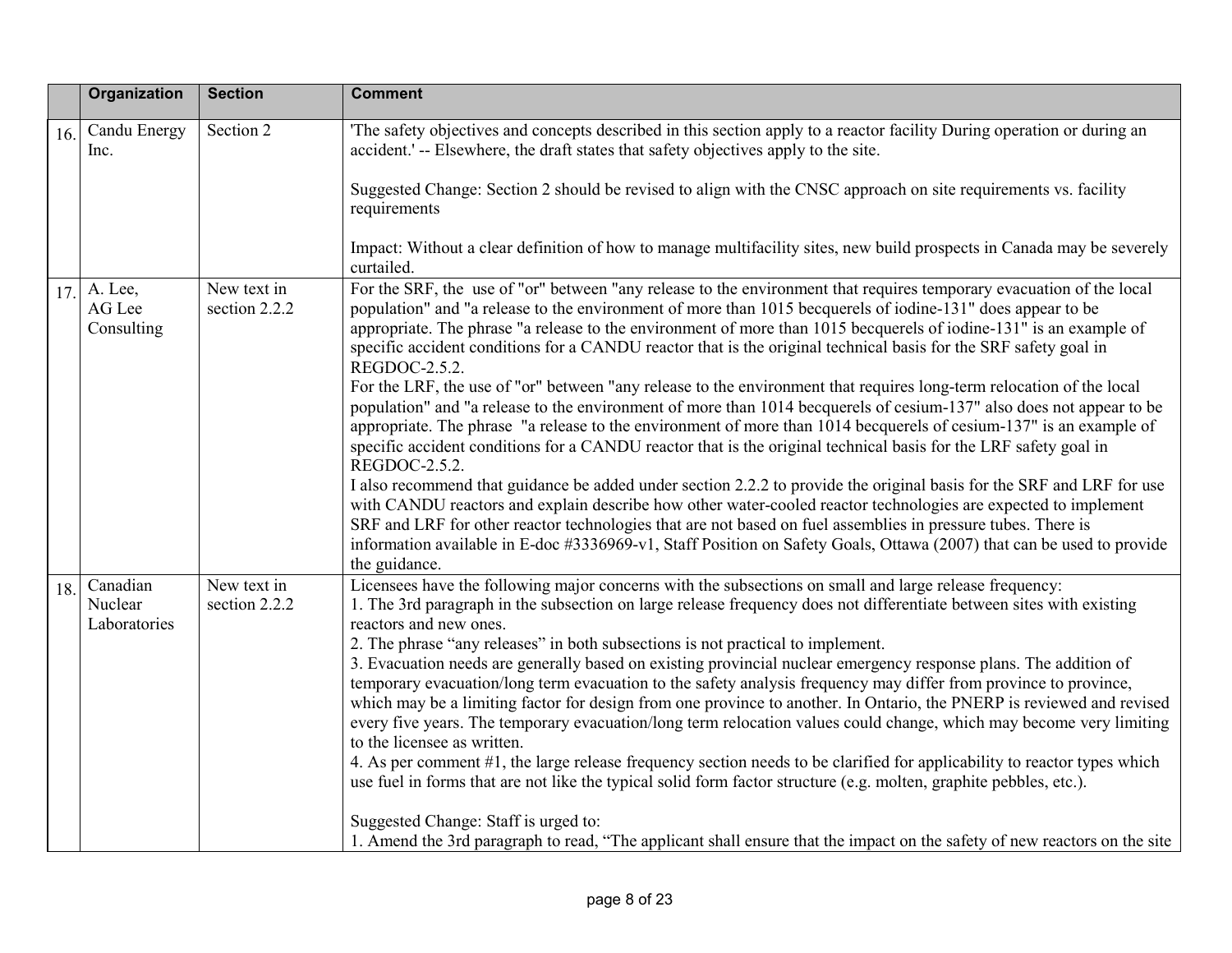|     | <b>Organization</b>                                                                                       | <b>Section</b>               | <b>Comment</b>                                                                                                                                                                                                                                                                                                                                                                                                                                                                                                                                                                                                                                                                                                                                                                                      |
|-----|-----------------------------------------------------------------------------------------------------------|------------------------------|-----------------------------------------------------------------------------------------------------------------------------------------------------------------------------------------------------------------------------------------------------------------------------------------------------------------------------------------------------------------------------------------------------------------------------------------------------------------------------------------------------------------------------------------------------------------------------------------------------------------------------------------------------------------------------------------------------------------------------------------------------------------------------------------------------|
|     |                                                                                                           |                              | due"<br>2. Remove the phrase "any releases" from future drafts and provide more guidance as to how scenarios leading to such<br>releases can be quantified.                                                                                                                                                                                                                                                                                                                                                                                                                                                                                                                                                                                                                                         |
|     |                                                                                                           |                              | 3. Clarify the applicability of functional containment designs and Emergency Planning Zone (EPZ) concepts. The draft<br>needs to define the boundary of the EPZ to make this requirement meaningful. Amend the 5th paragraph to read, "The<br>sum of frequencies or a release to the environment of ". Amend the 6th paragraph to read, "The sum of frequencies of<br>the local population or a release to the environment of "                                                                                                                                                                                                                                                                                                                                                                     |
|     |                                                                                                           |                              | 4. Explain how licensees can define core damage frequency for reactors where fuel may not fail even for the worst case<br>accident? Or if the fuel is already in molten condition?<br><b>MAJOR</b> comment                                                                                                                                                                                                                                                                                                                                                                                                                                                                                                                                                                                          |
|     |                                                                                                           |                              | Impact on Industry: Without changes, compliance to these subsections would be challenging. Specifically:<br>1. As per previous comments, this REGDOC should differentiate between sites with operating reactors versus<br>completely new sites. Or, it should provide some guidance on how far operating reactors can be separated without<br>impacting the requirements on existing reactors.                                                                                                                                                                                                                                                                                                                                                                                                      |
|     |                                                                                                           |                              | 2. The term "any release" is not a hard, concrete limit that can be assessed, measured or predicted so it can be reported<br>and prevented. In Ontario, temporary evacuation is determined based on the PNERP Protection Action Limits (PALs).<br>Any release threshold should be defined in agreement with the PALs values. Also, some more guidance as to how such<br>scenarios leading to such releases can be quantified would be necessary to make the implementation of this requirement                                                                                                                                                                                                                                                                                                      |
|     |                                                                                                           |                              | practical.<br>3. As written, this requirement may vary for licensees from province to province as evacuation needs are generally<br>based on existing provincial nuclear emergency response plans. Additionally, with no reference to revision/version,<br>these plans may change over time when revisions are made to various provincial plans.<br>4. Industry needs to understand the applicability of this REGDOC to non-water cooled reactor designs.                                                                                                                                                                                                                                                                                                                                           |
| 19. | Canadian<br>Nuclear<br>Laboratories,<br>Bruce Power,<br>NB Power,<br>Ontario Power<br>Generation<br>(OPG) | New text in<br>section 2.2.2 | Licensees seek additional clarifications regarding the section on safety goals:<br>1. It's unclear what is considered short-term and long-term relocation.<br>2. The small release frequency goal reads more like a short-lived release frequency than a small release frequency.<br>3. Requiring temporary evacuation of the local population as a quantitative safety goal depends on the dose/risk<br>averted, which depends on the direction of the wind and other meteorological conditions.<br>4. The long-term relocation release and the Cs-137 release are not the same frequency. The long-term relocation release<br>and the Cs-137 release are not the same frequency.<br>6. There is a typo at the end of the 1st paragraph in the guidance section " Level 1 PSA is "sufficiency low" |
|     |                                                                                                           |                              | Suggested Change: Clarify:<br>1. What is considered short-term and long-term relocation.<br>2. The small release frequency goal should be two sentences. The temporary evacuation release and the I-131 release<br>are two related but unequal goals.<br>3. Whether the probability of exceeding the evacuation dose is to be calculated for each event sequence and the                                                                                                                                                                                                                                                                                                                                                                                                                            |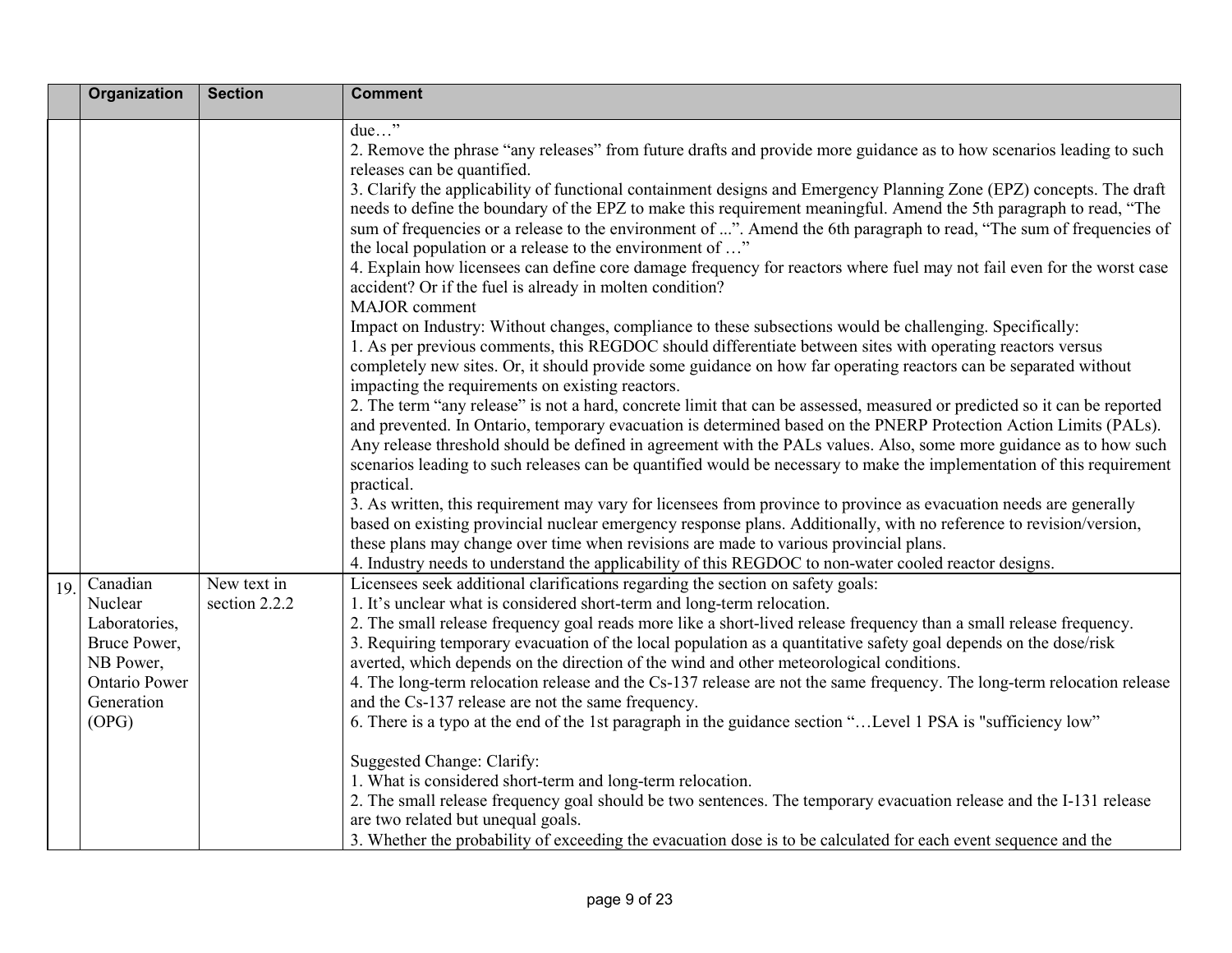|     | Organization                                                                                                     | <b>Section</b>               | <b>Comment</b>                                                                                                                                                                                                                                                                                                                                                                                                                                                                                                                                                                                                                                                                                                                                                                                                                                                                                                                       |
|-----|------------------------------------------------------------------------------------------------------------------|------------------------------|--------------------------------------------------------------------------------------------------------------------------------------------------------------------------------------------------------------------------------------------------------------------------------------------------------------------------------------------------------------------------------------------------------------------------------------------------------------------------------------------------------------------------------------------------------------------------------------------------------------------------------------------------------------------------------------------------------------------------------------------------------------------------------------------------------------------------------------------------------------------------------------------------------------------------------------|
|     |                                                                                                                  |                              | conditional probability of evacuation for a projected local population for each event is to be multiplied by the<br>event's frequency of occurrence when summed (convolved) with other event sequences.<br>4. The large release quantitative goal.<br>6. Change to "sufficiently low"                                                                                                                                                                                                                                                                                                                                                                                                                                                                                                                                                                                                                                                |
| 20. | Candu Energy<br>Inc.                                                                                             | New text in<br>section 2.2.2 | Issue: 'The applicant shall ensure that the impact on the safety of all reactors on the site due to interactions between<br>reactors, common-cause failure events, and any sharing of SSCs between reactors is assessed for normal operation,<br>AOOs and accident conditions.'<br>Suggested Change: Section 2 should be revised to align with the CNSC approach on site requirements vs. facility                                                                                                                                                                                                                                                                                                                                                                                                                                                                                                                                   |
|     |                                                                                                                  |                              | requirements<br>Impact: Without a clear definition of how to manage multifacility sites, new build prospects in Canada may be severely<br>curtailed.                                                                                                                                                                                                                                                                                                                                                                                                                                                                                                                                                                                                                                                                                                                                                                                 |
| 21  | Candu Energy<br>Inc.                                                                                             | New text in<br>section 2.2.2 | Issue: Definitions of small release and large release should be singular. Either defer to local emergency regulations<br>related to temporary evacuation/long term relocation OR establish a national standard for these thresholds.                                                                                                                                                                                                                                                                                                                                                                                                                                                                                                                                                                                                                                                                                                 |
|     |                                                                                                                  |                              | Suggested Change: Maintain specific activity thresholds<br>Impact: Complicates compliance                                                                                                                                                                                                                                                                                                                                                                                                                                                                                                                                                                                                                                                                                                                                                                                                                                            |
| 22. | P. Hader,<br>Consultant                                                                                          | New section $2.4$            | The paragraph needs to include a requirement to document the graded approach that is applied, if a graded approach is<br>being applied. This is to ensure there is clarity in the application of the graded approach being applied.                                                                                                                                                                                                                                                                                                                                                                                                                                                                                                                                                                                                                                                                                                  |
| 23. | A. Lee,<br>AG Lee<br>Consulting                                                                                  | New section 2.4              | The inclusion of "could" is unnecessary in "When a graded approach is applied, factors to be considered could include:<br>I recommend deleting "could". I also recommend that a bullet point be added for "design of a multi-reactor site".                                                                                                                                                                                                                                                                                                                                                                                                                                                                                                                                                                                                                                                                                          |
| 24. | Canadian<br>Nuclear<br>Laboratories,<br><b>Ontario Power</b><br>Generation<br>(OPG), Bruce<br>Power, NB<br>Power | New section 2.4              | The new section on graded approach points to REGDOC-3.5.3, Regulatory Fundamentals, which is rather generic and<br>open to interpretation for applicability to all design features of the reactor, including core damage frequency and<br>operator action times. This may not be the intent of the graded approach philosophy.<br>Suggested Change: Amend this section to provide more specific guidance on what a successful graded approach should<br>look like to meet regulatory expectations. For example, what should some of the important steps or key elements of the<br>systematic method or process need to address? What would the acceptance criteria be to satisfy the<br>regulatory expectations for a graded approach? Core damage frequency should be a definite measure for the graded<br>approach. So should the time for an operator to take a required, mitigating action following a DBA. This is an excellent |
|     |                                                                                                                  |                              | list to be used to evaluate and use graded approach for non-water cooled reactors. For non-water cooled reactors, where<br>EPZ is at the site boundary and functional containment concept is acceptable, these should also be considered as factors<br>in the applicability of graded approach.                                                                                                                                                                                                                                                                                                                                                                                                                                                                                                                                                                                                                                      |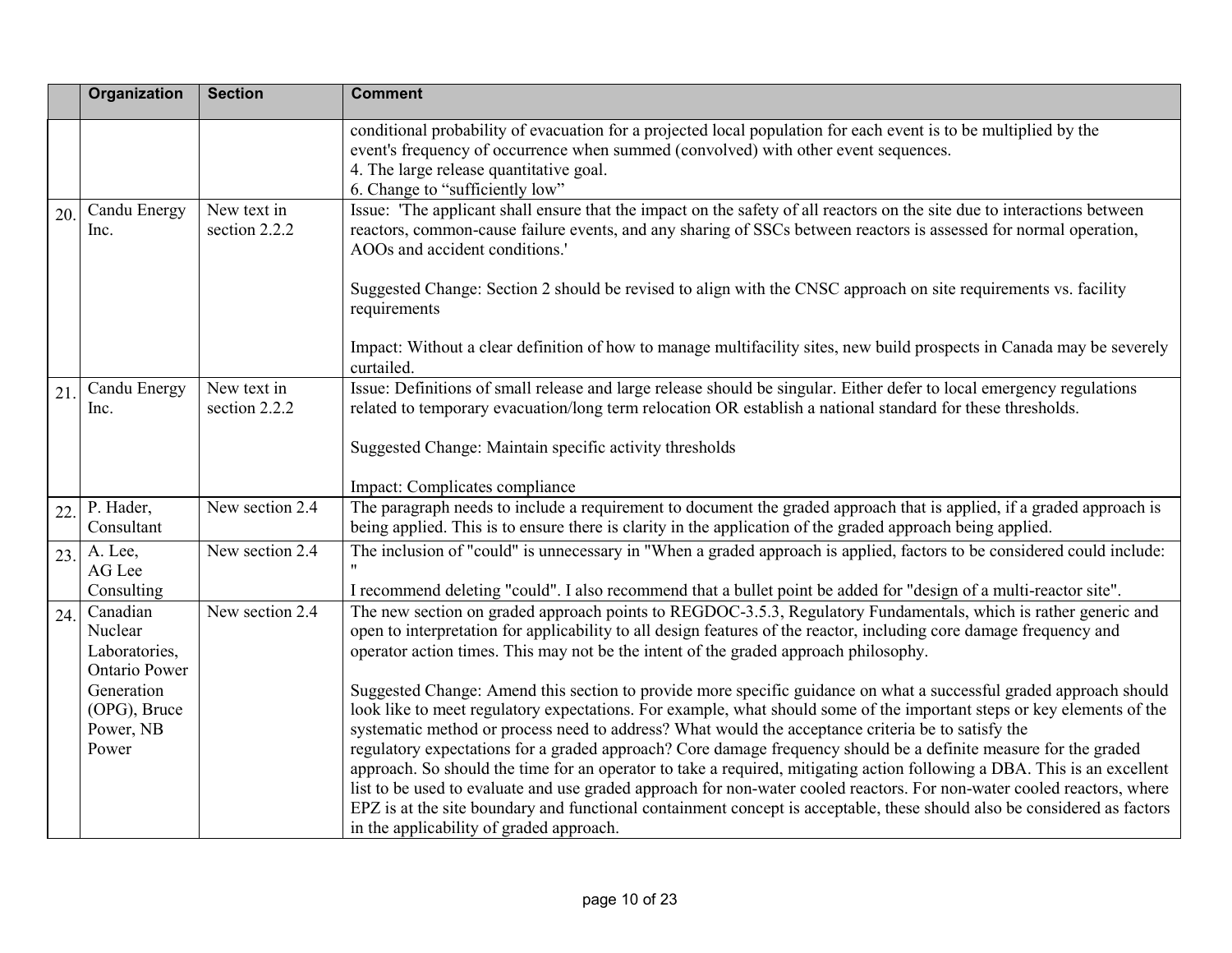|     | Organization                                                               | <b>Section</b>        | <b>Comment</b>                                                                                                                                                                                                                                                                                                                                                                                                                                                                                                                                                                                                                                                                                                                                                                                                                                                                                                                                                                                                                                                                                                                                      |
|-----|----------------------------------------------------------------------------|-----------------------|-----------------------------------------------------------------------------------------------------------------------------------------------------------------------------------------------------------------------------------------------------------------------------------------------------------------------------------------------------------------------------------------------------------------------------------------------------------------------------------------------------------------------------------------------------------------------------------------------------------------------------------------------------------------------------------------------------------------------------------------------------------------------------------------------------------------------------------------------------------------------------------------------------------------------------------------------------------------------------------------------------------------------------------------------------------------------------------------------------------------------------------------------------|
| 25. | Canadian<br>Nuclear<br>Laboratories,<br><b>Ontario Power</b><br>Generation | Section 2.4.1         | As per comment #1, the bulleted list of factors to consider when a graded approach is applied is incomplete and fails to<br>connect to the overall objectives. It should include consideration of types and effectiveness of inherent and passive<br>safety features. As current SMRs introduce a number of inherent safety features, this can be used as a basis for using a<br>graded approach on the traditionally used safety requirements.                                                                                                                                                                                                                                                                                                                                                                                                                                                                                                                                                                                                                                                                                                     |
|     | (OPG), Bruce<br>Power, NB<br>Power                                         |                       | Suggested Change: Amend the section to: Include inherent and passive features on the list of justifications for<br>application of a graded approach.- Make each bullet into a sentence to allow for more clarity. For example, does it<br>mean that if the power is less than 1 MW then the SRF and the LRF requirements are screened out on the basis that<br>their I-131 and Cs-137 inventories are insufficient to reach their release thresholds? Does it mean that fuel handling<br>events involving a couple of fuel bundles are screened out of the safety goal analysis? Does it mean that if the reactor<br>cannot be refuelled, does not have highly enriched fuel and has no facility for irradiating heavy water, etc. that<br>safeguard requirements are screened out?<br>MAJOR comment                                                                                                                                                                                                                                                                                                                                                |
|     |                                                                            |                       | Impact on Industry: As written, the draft does not fully reflect modern SMR designs that include many innovative,<br>inherent and passive safety features.                                                                                                                                                                                                                                                                                                                                                                                                                                                                                                                                                                                                                                                                                                                                                                                                                                                                                                                                                                                          |
| 26. | Candu Energy<br>Inc.                                                       | Section 2.4.1         | Issue: This section creates differences from REGDOC-3.5.3<br>Suggested Change: Delete 2.4.1. We consider the factors identified to be a good suggestion, though and recommend<br>that they be included in REGDOC-3.5.3.<br>Impact: Complicates compliance                                                                                                                                                                                                                                                                                                                                                                                                                                                                                                                                                                                                                                                                                                                                                                                                                                                                                           |
| 27. | A. Lee,<br>AG Lee<br>Consulting                                            | New section<br>5.22.5 | By adding a new section on prescribed information relating to the physical security protection system, inexperienced<br>users of the NSCA and Regulations may not fully understand the applicability of section 21(1) (a) and (b) of the<br>General Nuclear Safety and Control Regulations. Section 21(1) (a) and (b) refer to aspects of a nuclear weapon or<br>nuclear explosive device, and some users of REGDOC-2.5.2, version 2, may not associate the design of their reactor<br>facility with aspects of a nuclear weapon or nuclear explosive device.<br>It may be useful to add some guidance to clarify the applicability of section $21(1)$ (a) and (b) of the General Nuclear<br>Safety and Control Regulations. Also, prescribed information is defined in section 1(4) of the Nuclear Non-<br>Proliferation Import and Export Control Regulations with respect to import and export of controlled nuclear<br>information.<br>It would be useful to include some guidance on this aspect of prescribed information since many SMR vendors are<br>based outside of Canada, but are seeking to build their reactor facilities in Canada. |
| 28. | Canadian<br>Nuclear                                                        | New section<br>5.22.5 | Industry seeks several clarifications and suggestions regarding the sentence on Prescribed Information.                                                                                                                                                                                                                                                                                                                                                                                                                                                                                                                                                                                                                                                                                                                                                                                                                                                                                                                                                                                                                                             |
|     | Laboratories,<br>Bruce Power,                                              |                       | Suggested Change: Staff is urged to:<br>1. Clarify what it means to be 'encompassed' e.g. "Prescribed information to be encompassed by the physical security                                                                                                                                                                                                                                                                                                                                                                                                                                                                                                                                                                                                                                                                                                                                                                                                                                                                                                                                                                                        |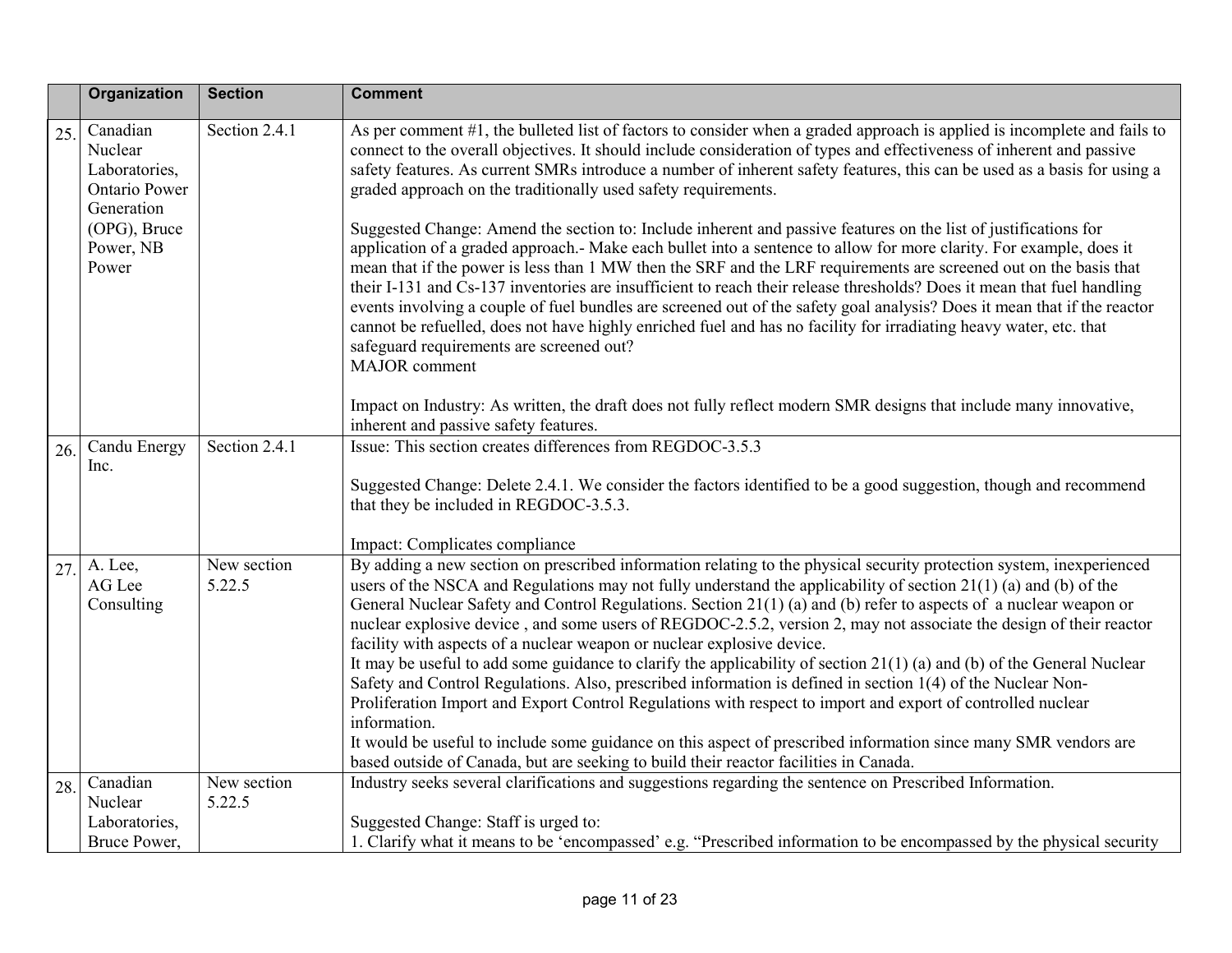|     | Organization                                                                                                     | <b>Section</b>        | <b>Comment</b>                                                                                                                                                                                                                                                                                                                                                                                                                                                                                                                                                                                                                                                                                                                                                                                                                                                                                                    |
|-----|------------------------------------------------------------------------------------------------------------------|-----------------------|-------------------------------------------------------------------------------------------------------------------------------------------------------------------------------------------------------------------------------------------------------------------------------------------------------------------------------------------------------------------------------------------------------------------------------------------------------------------------------------------------------------------------------------------------------------------------------------------------------------------------------------------------------------------------------------------------------------------------------------------------------------------------------------------------------------------------------------------------------------------------------------------------------------------|
|     | NB Power,<br><b>Ontario Power</b><br>Generation<br>(OPG)                                                         |                       | protection system for the reactor facility shall be identified"<br>2. Change the phrase 'Physical Security Protection System' and use 'Physical Protection System instead. The latter is<br>used in SOR/2000-209. e.g. "Physical Protection System – all of the physical protection measures in place at a nuclear<br>facility."<br>3. Consider that the term 'nuclear facility' is used throughout SOR/2000-202 and -209, while REGDOC 2.5.2 uses<br>'reactor facility'<br>4. Clarify what it means to be 'complete and in compliance'? What about just 'in compliance'? e.g. "Prescribed<br>information shall be complete and in compliance with section $21(1)$ "                                                                                                                                                                                                                                              |
| 29. | Canadian<br>Nuclear<br>Laboratories,<br>Bruce Power,<br>NB Power,<br>Ontario Power<br>Generation<br>(OPG)        | New section<br>5.22.5 | Prescribed information is too broad. Qualify the statement to be design related prescribed information only                                                                                                                                                                                                                                                                                                                                                                                                                                                                                                                                                                                                                                                                                                                                                                                                       |
| 30. | Canadian<br>Nuclear<br>Laboratories,<br>Bruce Power,<br>NB Power,<br><b>Ontario Power</b><br>Generation<br>(OPG) | New section 5.25      | Regarding the 'Provision for Extended Shutdown,' this new requirement is best handled by the operators and not the<br>designers since the operators maintain the chemistry of the water and air around the fuel depending on the shutdown<br>state.<br>Suggested Change: Remove the clause.<br>MAJOR comment<br>Impact on Industry: This new requirement would increase the complexity of the systems interfacing with the fuel or the<br>fuel itself.                                                                                                                                                                                                                                                                                                                                                                                                                                                            |
| 31. | Canadian<br>Nuclear<br>Laboratories,<br>Bruce Power,<br>NB Power,<br>Ontario Power<br>Generation<br>(OPG)        | New section 5.25      | Licensees seek additional clarity on the passage which reads, 'Provision shall be made in the design to meet the needs<br>arising in long shutdown periods, such as the needs for maintaining the conditions of the nuclear fuel, the coolant or the<br>moderator; for the inspection, periodic testing and maintenance of the relevant SSCs of the facility; and for providing<br>physical protection. Special consideration shall be given to long-lived neutron poisons, which may affect the restarting<br>of the reactor. This needs to be clarified in the context new reactors at a facility where existing reactors maybe<br>undergoing extended shutdowns for refurbishments or decommissioning.<br>Suggested Change: Clarify applicability of this provision for existing reactors at a facility during various stages of<br>lifecycle (e.g. maintenance outages, refurbishment, decommissioning, etc.) |
| 32. | Candu Energy<br>Inc.                                                                                             | New section 5.25      | Issue: Extended shutdown is an ill-defined term. The definition of normal operation in 5.3 already includes the<br>shutdown state with a requirement to define a set of requirements and limitations and the guidance includes that the                                                                                                                                                                                                                                                                                                                                                                                                                                                                                                                                                                                                                                                                           |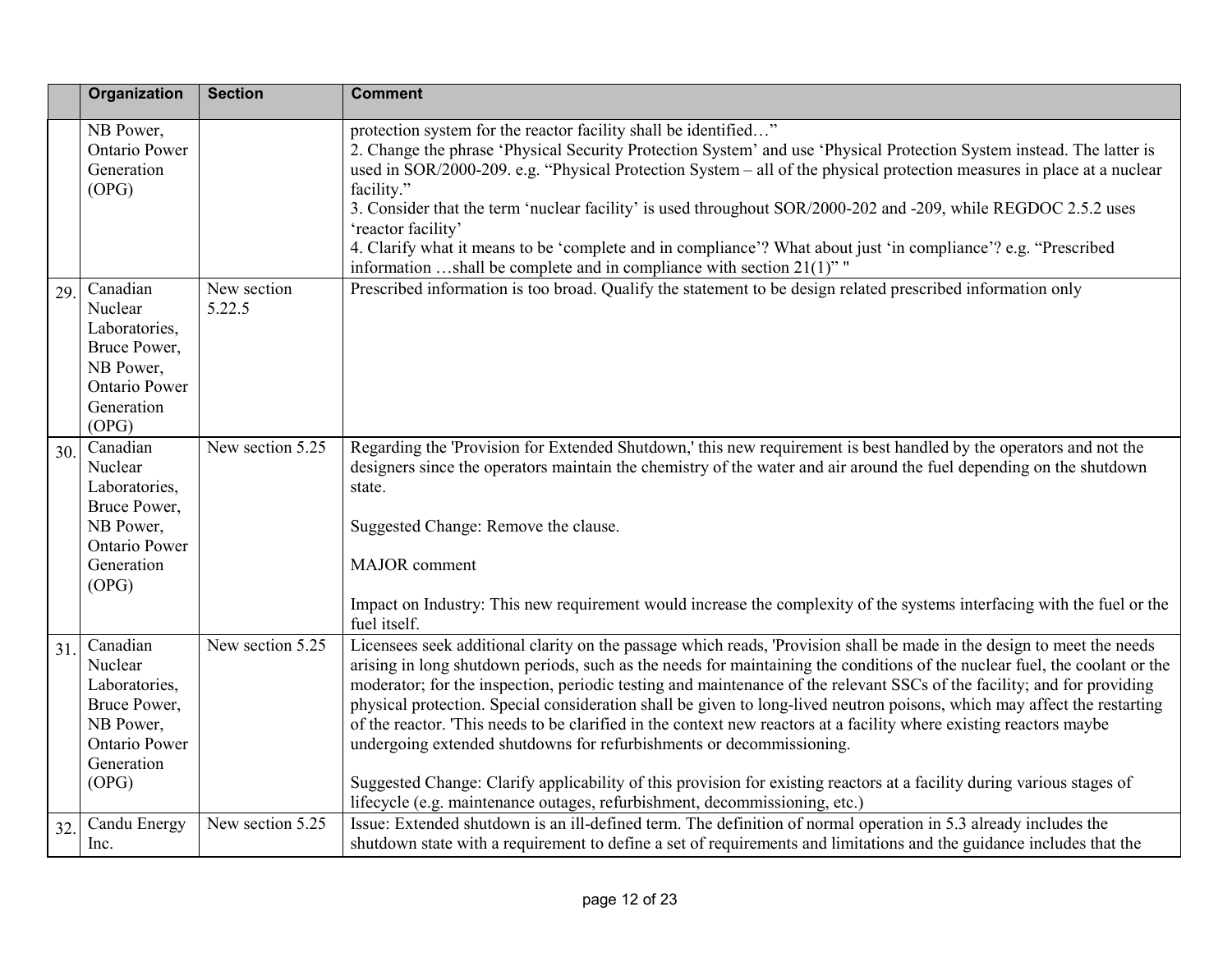|     | Organization                                             | <b>Section</b>   | <b>Comment</b>                                                                                                                                                                                                                                                                                                                                                                                                                                                                                                                                                                                                         |
|-----|----------------------------------------------------------|------------------|------------------------------------------------------------------------------------------------------------------------------------------------------------------------------------------------------------------------------------------------------------------------------------------------------------------------------------------------------------------------------------------------------------------------------------------------------------------------------------------------------------------------------------------------------------------------------------------------------------------------|
|     |                                                          |                  | permissible periods of operation at different configurations be identified.                                                                                                                                                                                                                                                                                                                                                                                                                                                                                                                                            |
|     |                                                          |                  | Suggested Change: Delete 5.25                                                                                                                                                                                                                                                                                                                                                                                                                                                                                                                                                                                          |
|     |                                                          |                  | Impact: Open ended requirement complicates compliance. Also, the material is redundant to existing requirements.                                                                                                                                                                                                                                                                                                                                                                                                                                                                                                       |
| 33. | A. Lee,<br>AG Lee<br>Consulting                          | New section 5.26 | The new section 5.26 would be better placed as a new subsection under section 3.3, Design control measures.                                                                                                                                                                                                                                                                                                                                                                                                                                                                                                            |
| 34. | A. Lee,<br>AG Lee<br>Consulting                          | New section 5.26 | The new section 5.26 should be placed immediately after section 5.11, Guaranteed shutdown state, like it is in RD-367.                                                                                                                                                                                                                                                                                                                                                                                                                                                                                                 |
| 35. | Ultra Safe<br>Nuclear                                    | New section 5.26 | Pertaining to the last paragraph in this section: "Vendor intention is not to include the Adjacent Plant into the Nuclear<br><b>Safety Case</b>                                                                                                                                                                                                                                                                                                                                                                                                                                                                        |
|     |                                                          |                  | Suggested Change: To start the sentence 'Where required'.                                                                                                                                                                                                                                                                                                                                                                                                                                                                                                                                                              |
|     |                                                          |                  | MAJOR comment                                                                                                                                                                                                                                                                                                                                                                                                                                                                                                                                                                                                          |
|     |                                                          |                  | Impact on Industry: Including independent adjacent facilities making use of heat, steam or power produced by the<br>reactor facility within the scope of Nuclear License will affect the licensing times durations and cost.                                                                                                                                                                                                                                                                                                                                                                                           |
| 36. | Terrestrial<br>Energy Inc.<br>(TEI)                      | New section 5.26 | In last paragraph of section 5.26 (on page 84) it is stated that 'The safety case shall also be made with consideration of<br>utilization or modification of equipment that is not part of the reactor facility (e.g., independent adjacent facilities<br>making use of heat, steam or power produced by the reactor facility)'. It is not clear what is meant by this<br>paragraph/requirement, and what is expected, that would be different than the requirements/expectations for performing<br>external hazard analysis.<br>A clarification/guidance on this aspect from CNSC should be provided in the document. |
| 37. | Canadian<br>Nuclear<br>Laboratories,<br>Bruce Power,     | New section 5.26 | Regarding the 'Provision for Utilization and Modification,' it is impracticable to assume the designer of a Nuclear<br>Power Plant can predict every maintenance activity and proposed modification state. This requirement is more for the<br>future Operator to ensure they do not put the reactor in an unanalyzed state.                                                                                                                                                                                                                                                                                           |
|     | NB Power,<br><b>Ontario Power</b><br>Generation<br>(OPG) |                  | Suggested Change: Move the clause to a REGDOC for operators rather than designers.                                                                                                                                                                                                                                                                                                                                                                                                                                                                                                                                     |
| 38. | Canadian<br>Nuclear<br>Laboratories,                     | New section 5.26 | Licensees believe:<br>1.the 3rd paragraph is unclear when it says, 'Every proposed utilization or modification of equipment (e.g.,<br>experimental devices) included in the reactor facility that may have a major significance for safety shall be designed in                                                                                                                                                                                                                                                                                                                                                        |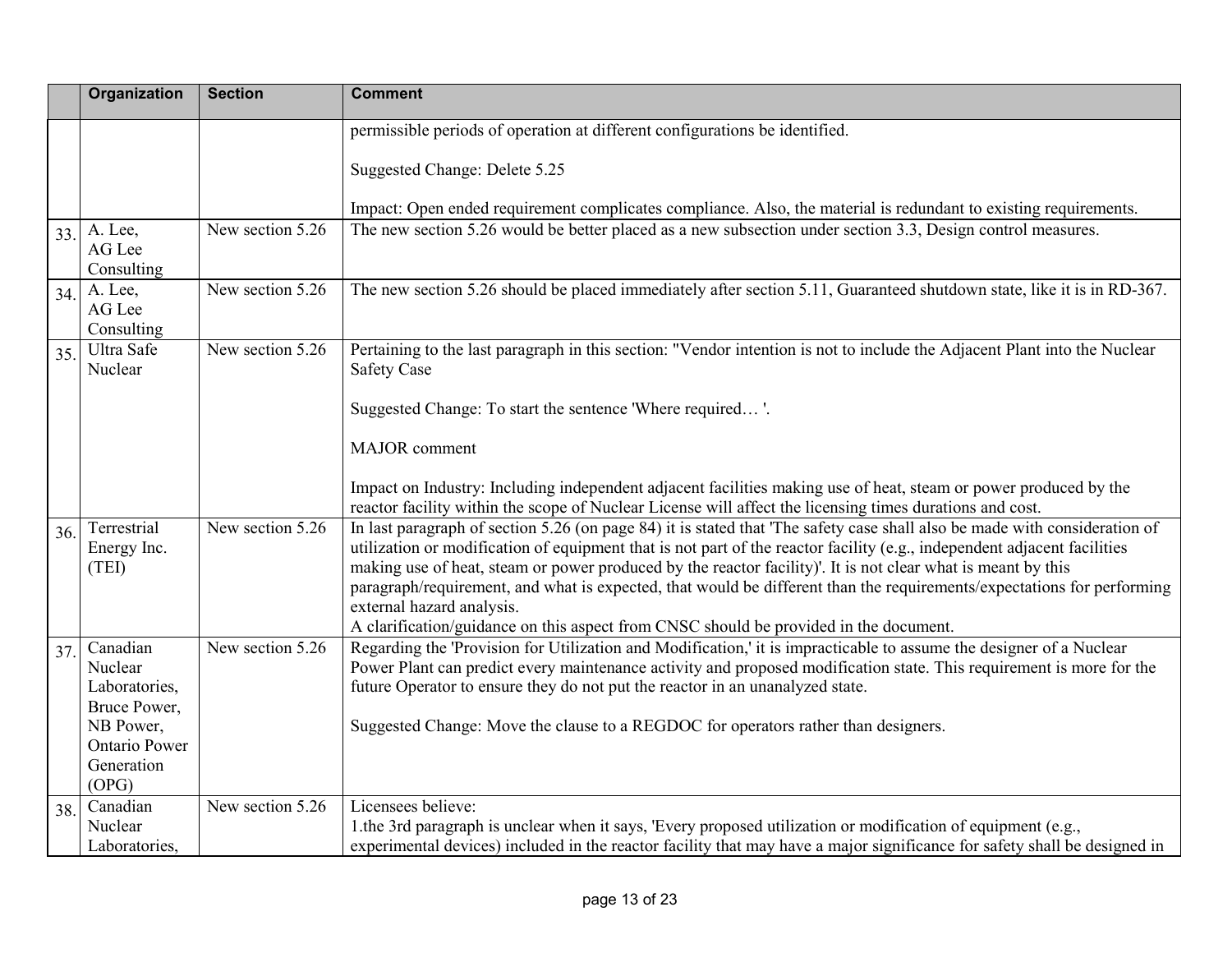|     | Organization                                                                                                     | <b>Section</b>             | <b>Comment</b>                                                                                                                                                                                                                                                                                                                                                                                                                                                                                                                                                                                                                                                                                                                                                                                                                                                                                                                                                                                                                                                                                                                                                                                                                                                                                                                                                                                                                                                                                                                                   |
|-----|------------------------------------------------------------------------------------------------------------------|----------------------------|--------------------------------------------------------------------------------------------------------------------------------------------------------------------------------------------------------------------------------------------------------------------------------------------------------------------------------------------------------------------------------------------------------------------------------------------------------------------------------------------------------------------------------------------------------------------------------------------------------------------------------------------------------------------------------------------------------------------------------------------------------------------------------------------------------------------------------------------------------------------------------------------------------------------------------------------------------------------------------------------------------------------------------------------------------------------------------------------------------------------------------------------------------------------------------------------------------------------------------------------------------------------------------------------------------------------------------------------------------------------------------------------------------------------------------------------------------------------------------------------------------------------------------------------------|
|     | Bruce Power,<br>NB Power,<br><b>Ontario Power</b><br>Generation<br>(OPG)                                         |                            | accordance with the same principles as applied to the reactor facility.'<br>2. The term 'experimental devices' in the 4th paragraph should be explained because power reactors do not include<br>experimental devices. Does it include lead test assemblies or carrier bundles for example?<br>Suggested Change: Clarify:<br>1. The intent of the 3rd paragraph as it doesn't reflect a graded approach. Applying the same standards as an operating<br>reactor goes too far. It should be standards commensurate with the complexity and risk.                                                                                                                                                                                                                                                                                                                                                                                                                                                                                                                                                                                                                                                                                                                                                                                                                                                                                                                                                                                                  |
| 39. | Candu Energy<br>Inc.                                                                                             | New section 5.26           | 2. The 4th paragraph to indicate it does not include testing.<br>Issue: This new section seems to be associated with changes to existing facilities to use them in novel ways or<br>otherwise modify a design. These seems to be out of scope for this REGDOC, which is for design of new reactor<br>facilities. The requirements seem to be ill-defined – for example, an independent adjacent facility making use of power<br>produced by the facility is the grid. Having the safety case consider utilization or modification of the entire electrical<br>grid seems to not be practical. Also, it is problematic to distinguish "experimental devices that penetrate the reactor<br>boundaries" from any other SSC of the reactor. Lastly, the section refers to a section that does not exist $(8.1.1)$ –<br>presume that Appendix B is what is intended). If something is included in a reactor facility it is part of the facility and<br>already covered by the REGDOC.                                                                                                                                                                                                                                                                                                                                                                                                                                                                                                                                                                 |
|     | Ultra Safe                                                                                                       | New text in                | Suggested Change: Delete 5.26<br>Impact: Inclusion of redundant, unclear requirement complicates compliance.<br>Pertaining to the last paragraph in this section: "Periodic verification requirements to be described in more detail."                                                                                                                                                                                                                                                                                                                                                                                                                                                                                                                                                                                                                                                                                                                                                                                                                                                                                                                                                                                                                                                                                                                                                                                                                                                                                                           |
| 40. | Nuclear                                                                                                          | section 6.1                | The proposed requirement will affect designs where the reactor core and vessel are designed not to be opened during<br>operating lifetime.                                                                                                                                                                                                                                                                                                                                                                                                                                                                                                                                                                                                                                                                                                                                                                                                                                                                                                                                                                                                                                                                                                                                                                                                                                                                                                                                                                                                       |
| 41. | Canadian<br>Nuclear<br>Laboratories,<br>Bruce Power,<br>NB Power,<br><b>Ontario Power</b><br>Generation<br>(OPG) | New text in<br>section 6.1 | Licensees have significant concern with the new requirement to avoid prompt criticality as per the final bullet on page<br>85, which reads, 'The design of the reactor core shall be such that: prompt criticality is avoided in any postulated<br>accident unless it is demonstrated (e.g. experimentally, operating experience) that the resulting energy deposition does<br>not result in damage to fuel or the reactor coolant boundary.'<br>As per comment #1, avoidance of prompt criticality is not design-neutral. Different reactor designs have different<br>relationships between the degree of supercriticality and period such that prompt criticality is not a universally-<br>applicable threshold. Prompt criticality does not relate to a specific safety concern (whether fissions are caused by<br>prompt or delayed neutrons per se does not change the hazard associated with the resulting fissions, it is the<br>combination of the magnitude and rate of change of the resulting power production that is a potential concern). Also,<br>the requirement to avoid any damage to the fuel is inconsistent with the known possibility of achieving acceptable<br>radiological consequences in a design for which some accidents can involve some number of fuel sheath failures.<br>Suggested Change: Staff is urged to delete the requirement as it is a technology-specific requirement impacting<br>CANDU reactors. A guideline or target would be more practical, with guidance provided with respect to the margin to |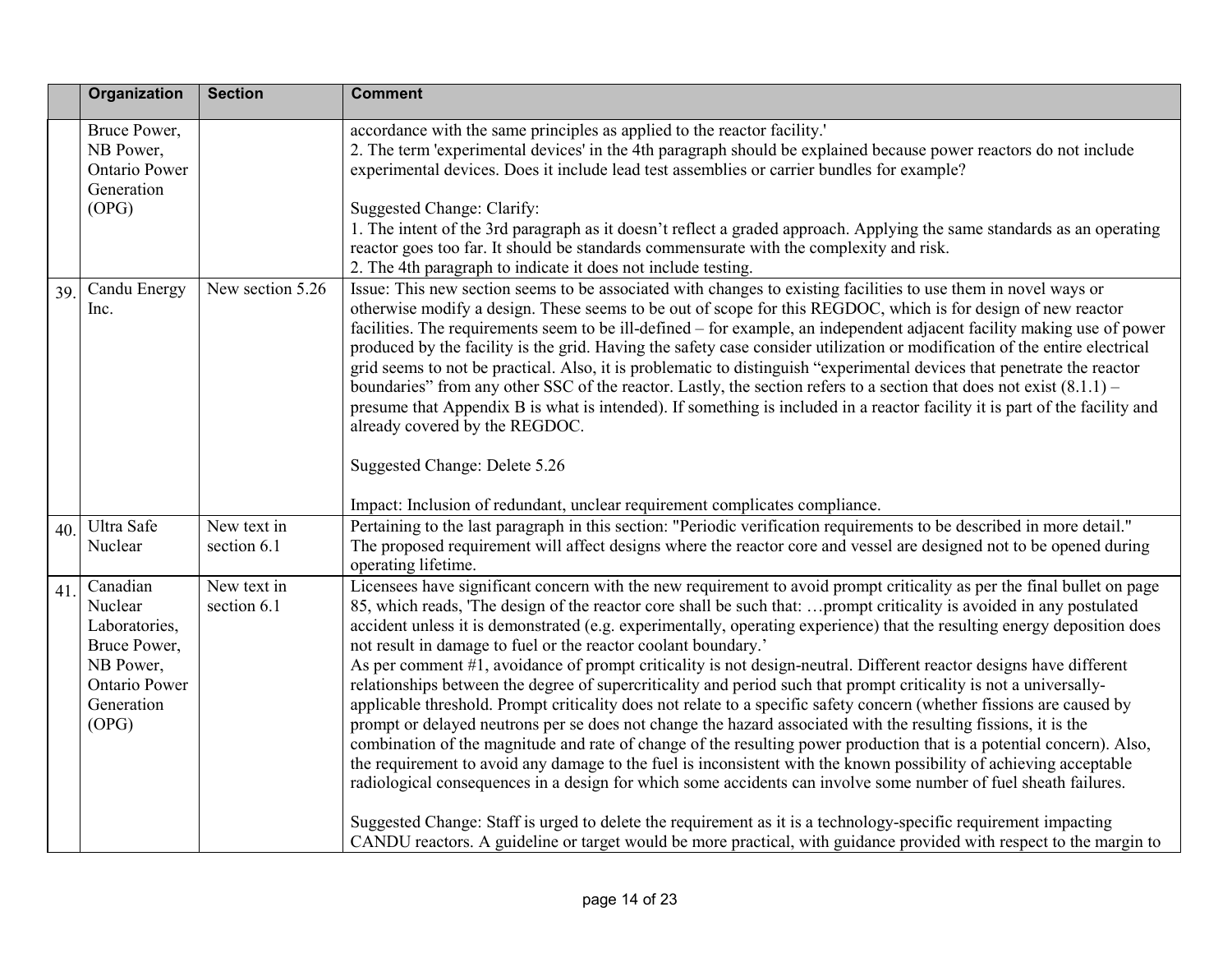|     | Organization                                                                              | <b>Section</b>             | <b>Comment</b>                                                                                                                                                                                                                                                                                                                                                                                                                                                                                                                                                                                                                                                                                                                                                                                                                                                                                                                                                                                                                              |
|-----|-------------------------------------------------------------------------------------------|----------------------------|---------------------------------------------------------------------------------------------------------------------------------------------------------------------------------------------------------------------------------------------------------------------------------------------------------------------------------------------------------------------------------------------------------------------------------------------------------------------------------------------------------------------------------------------------------------------------------------------------------------------------------------------------------------------------------------------------------------------------------------------------------------------------------------------------------------------------------------------------------------------------------------------------------------------------------------------------------------------------------------------------------------------------------------------|
|     |                                                                                           |                            | the ac-acceptance criteria and the extent of the conservatisms in the calculations.<br><b>MAJOR</b> comment<br>Impact on Industry: As written, this requirement cannot be met or has small margins for some CANDU reactors. The<br>requirement is excessive, as CANDU reactors - which do not meet this requirement - have been shown to be safe and<br>efficient when compared to other societal means of energy production.<br>A designer cannot gain full operating experience to assure the Regulator without being allowed to build a reactor, so it                                                                                                                                                                                                                                                                                                                                                                                                                                                                                   |
| 42. | Canadian<br>Nuclear<br>Laboratories,<br>Bruce Power,<br>NB Power,<br><b>Ontario Power</b> | New text in<br>section 6.1 | doubtful this example is a practical one. Experiments and experimental reactors would be prohibitively expensive.<br>Licensees seek further clarification regarding several items in the section on the reactor core. Specifically, the 1st<br>paragraph and its associated bullets are a non-specific desire rather than a 'specific requirement.' The safety margin is<br>not quantified and it is difficult to understand how the safety margins is achieved through defence in depth as Did<br>provides an alternate means to resolve a concern without either of them specify the margin.                                                                                                                                                                                                                                                                                                                                                                                                                                              |
|     | Generation<br>(OPG)                                                                       |                            | Suggested Change: Staff is urged to:<br>•Change the title to "Core and system specific requirements"<br>• Clarify whether the acceptance criteria in the yellow shaded text are those in the preceding yellow shaded text<br>"to ensure the reactor facility meets the acceptance criteria"<br>• Clarify what is meant by the term "critical experiments," which is open to a lot of interpretation.<br>• Replace the term "state of the art tools" with "qualified tools." State-of-art may not be sufficient in some cases,<br>and may not be needed in others. In and of itself, state of the art is meaningless for determining adequacy or<br>appropriateness of codes used in analysis<br>• Clarify "and comparison, where possible, with reactor experiments" to be experimental test reactors,<br>commissioning or OPEX.- Add CSA N286.7 to "The qualification should be based on proven practices for<br>validation and verification, using the acceptable codes and standards."<br>• Clarify what is meant by 'the use factor.' " |
| 43. | Candu Energy<br>Inc.                                                                      | New text in<br>section 6.1 | 'The design shall provide the following safety functions under normal operation and transient and accident conditions:-<br>prevention of unacceptable transients and instabilities- prevention of progression of AOOs to DBAs- reactor shutdown,<br>as necessary- safe shutdown state of the reactor'<br>The above should not make use of the term 'safety function' as this is already defined differently. The first two bullets<br>are re-statements of the first 3 levels of defense-in-depth, the 3rd and 4th are special cases of the control safety<br>function."<br>Suggested Change: Delete the added text as it is redundant to existing requirements.<br>Impact: Repetition of requirements creates needless complication.                                                                                                                                                                                                                                                                                                       |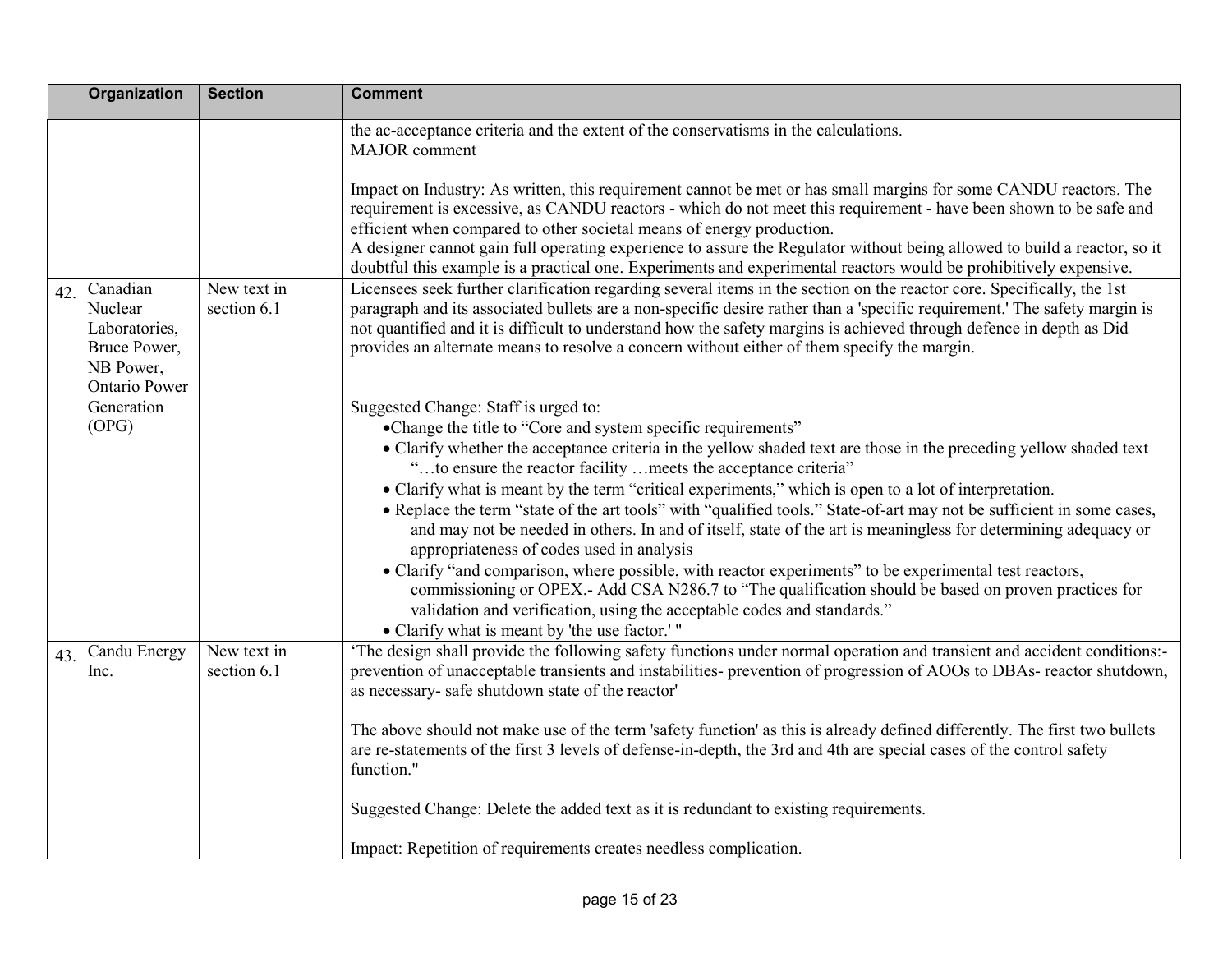|     | Organization         | <b>Section</b>             | <b>Comment</b>                                                                                                                                                                                                                                                                                                                                                                                                                                                                                                                                                                                                                                                                                                                                                                                                                                                                                                                                |
|-----|----------------------|----------------------------|-----------------------------------------------------------------------------------------------------------------------------------------------------------------------------------------------------------------------------------------------------------------------------------------------------------------------------------------------------------------------------------------------------------------------------------------------------------------------------------------------------------------------------------------------------------------------------------------------------------------------------------------------------------------------------------------------------------------------------------------------------------------------------------------------------------------------------------------------------------------------------------------------------------------------------------------------|
| 44. | Candu Energy<br>Inc. | New text in<br>section 6.1 | The design of the reactor core shall incorporate safety margins as part of defence in depth to ensure that the<br>permissible design limits, taking into account engineering tolerances and uncertainties associated with reactor<br>behaviour under accident conditions, are not exceeded.'<br>The above is a re-statement of a requirement for Level 1 defense in depth specifically for design of the core. It is<br>redundant.<br>Suggested Change: Delete the new text<br>Impact: Repetition of requirements creates needless complication.                                                                                                                                                                                                                                                                                                                                                                                              |
| 45. | Candu Energy<br>Inc. | New text in<br>section 6.1 | 'Appropriate neutronic, thermal-hydraulic, mechanical, material, chemical and irradiation-related considerations<br>associated with the reactor as a whole shall be taken into account in the design of fuel elements and assemblies,<br>reflectors and other core components.'<br>The above is redundant to the immediately following list of 5 requirements. In addition, use of the terminology 'fuel<br>elements and assemblies, reflectors and other core components' should be aligned with the 'reactor core and associated<br>structures and cooling systems' language that follows, which is clearer and more comprehensive.<br>Suggested Change: Delete the new text<br>Impact:<br>Repetition of requirements creates needless complication.                                                                                                                                                                                        |
| 46. | Candu Energy<br>Inc. | New text in<br>section 6.1 | Issue: "power oscillations can be reliably detected and controlled." This is more stringent a requirement than even the<br>related guidance, which is that 'Power oscillations that could result in conditions exceeding specified acceptable fuel<br>design limits should be reliably and readily detected and suppressed.'<br>Suggested Change: The requirement should be qualified to oscillations that could result in limits being exceeded,<br>consistent with the guidance<br>Impact: A requirement to detect any oscillation (regardless of magnitude) cannot be met.                                                                                                                                                                                                                                                                                                                                                                 |
| 47. | Candu Energy<br>Inc. | New text in<br>section 6.1 | Avoidance of prompt criticality is not design-neutral. Different reactor designs have different relationships between<br>degree of supercriticality and period such that prompt criticality is not a universally-applicable threshold. Prompt<br>criticality does not relate to a specific safety concern (whether fissions are caused by prompt or delayed neutrons per se<br>does not change the hazard associated with the resulting fissions, it is the combination of the magnitude and rate of<br>change of the resulting power production that is a potential concern). Also, the requirement to avoid any damage to the<br>fuel is inconsistent with the known possibility of achieving acceptable radiological consequences in a design for which<br>some accidents can involve some number of fuel sheath failures.<br>Suggested Change: The requirement should be deleted. The requirement could be reworded to 'in any postulated |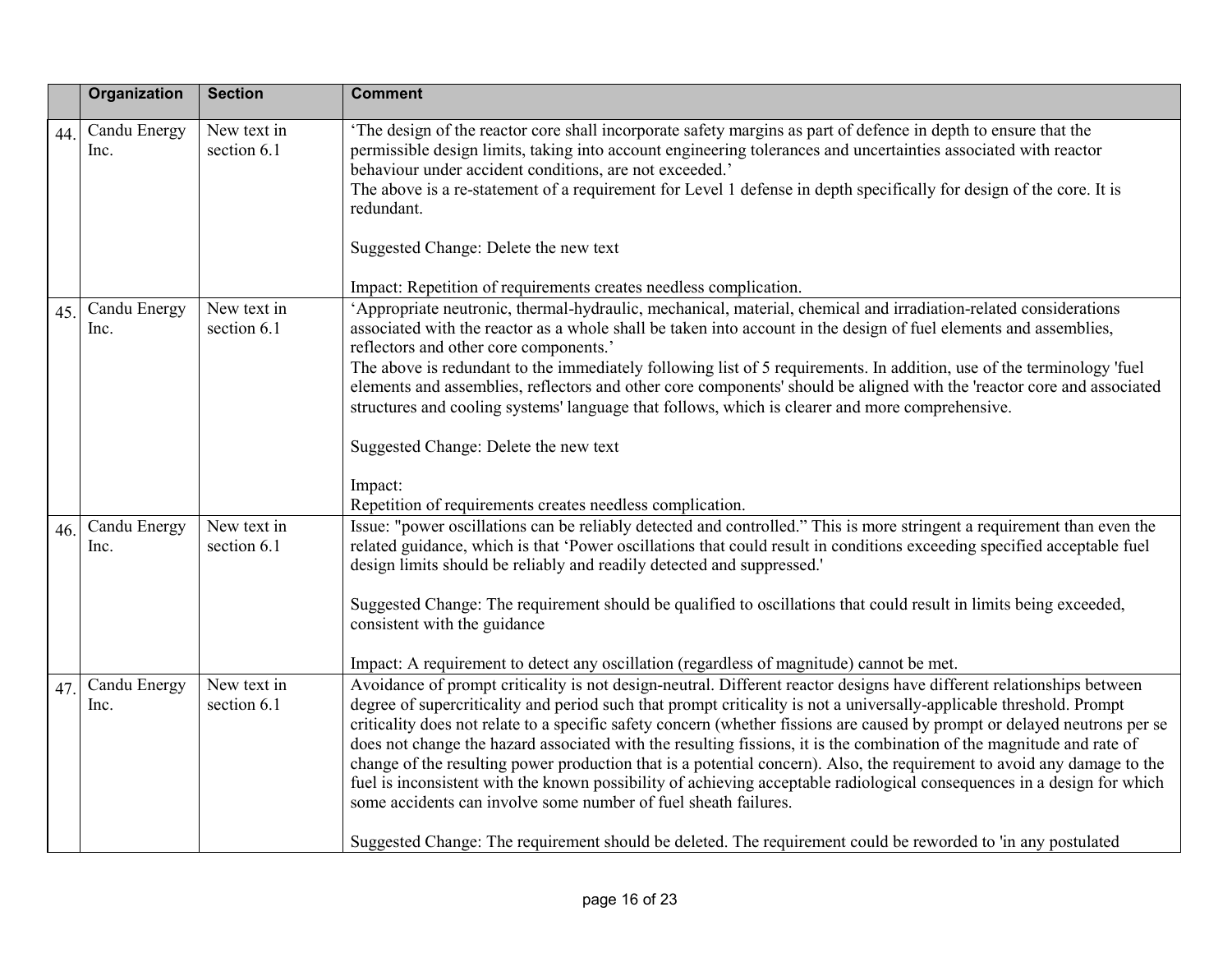|     | <b>Organization</b>                                                                                              | <b>Section</b>               | <b>Comment</b>                                                                                                                                                                                                                                                                                                                                                                                                                                                                                                                                                                                                                                                                                                                                                                                                                                                                                                                                                                                                                                                                                                                                                                                                                                                                                                                                                                                                                                                                                                                                                                                                                                                                                                                                                   |
|-----|------------------------------------------------------------------------------------------------------------------|------------------------------|------------------------------------------------------------------------------------------------------------------------------------------------------------------------------------------------------------------------------------------------------------------------------------------------------------------------------------------------------------------------------------------------------------------------------------------------------------------------------------------------------------------------------------------------------------------------------------------------------------------------------------------------------------------------------------------------------------------------------------------------------------------------------------------------------------------------------------------------------------------------------------------------------------------------------------------------------------------------------------------------------------------------------------------------------------------------------------------------------------------------------------------------------------------------------------------------------------------------------------------------------------------------------------------------------------------------------------------------------------------------------------------------------------------------------------------------------------------------------------------------------------------------------------------------------------------------------------------------------------------------------------------------------------------------------------------------------------------------------------------------------------------|
|     |                                                                                                                  |                              | accident involving supercriticality, the magnitude of reactivity insertion, combined with the changes in the reactor<br>period, shall be such that the resulting energy deposition does not result in core damage.' This is effectively a<br>restatement of the first bullet, and so this entire requirement should be deleted.<br>Impact: New requirement does not contribute to improved safety.                                                                                                                                                                                                                                                                                                                                                                                                                                                                                                                                                                                                                                                                                                                                                                                                                                                                                                                                                                                                                                                                                                                                                                                                                                                                                                                                                               |
| 48. | Canadian<br>Nuclear<br>Laboratories,<br>NB Power,<br>Bruce Power,<br><b>Ontario Power</b><br>Generation<br>(OPG) | New text in<br>section 6.1.1 | Additional clarity is sought in a number of other areas in the section on fuel elements, assemblies and design.<br>Suggested Change: Staff is urged to:<br>1. Amend the phrase, "These analyses shall be supported by data from experiments and from experience with<br>irradiation" by appending "through destructive and non-destructive inspections conducted periodically."<br>2. Change "Fuel rod failures could occur during DBAs and DECs, and are accounted for in the safety analysis." To<br>"Fuel rod failures could occur during some DBAs and DECs, and are accounted for in the safety analysis."<br>3. Clarify the phrase, "The thermal hydraulic design should be such that sufficient margin exists with regard to<br>maintaining adequate heat transfer from the fuel to the reactor coolant system, to prevent unacceptable fuel sheath<br>overheating." It is not always possible to prevent overheating, but the design should limit it.<br>4. Clarify the newly-added 9th and 10th paragraphs, which read, "Analyses shall be performed to show that the<br>intended irradiation conditions and limits in the reactor core (such as fission density, total fissions at the end of lifetime<br>and neutron fluence) are acceptable and will not lead to undue deformation or swelling of the fuel elements. The<br>anticipated upper limit of possible deformation or other changes shall be evaluated. These analyses shall be supported<br>by data from experiments and from experience with irradiation. There shall be provisions in the design to monitor the<br>integrity of the fuel." This needs to be clarified for applicability for nonsolid nuclear fuels (molten salt reactors) or<br>graphite clad fuel form factors (HTGRs). |
| 49. | Candu Energy<br>Inc.                                                                                             | New text in<br>section 6.1.1 | 'Analyses shall be performed to show that the intended irradiation conditions and limits in the reactor core (such as<br>fission density, total fissions at the end of lifetime and neutron fluence) are acceptable and will not lead to undue<br>deformation or swelling of the fuel elements. The anticipated upper limit of possible deformation or other changes shall<br>be evaluated. These analyses shall be supported by data from experiments and from experience with irradiation.'<br>The above is redundant to the existing text that states: 'Fuel design limits shall be established to include, at a minimum,<br>limits on fuel power or temperature, limits on fuel burnup, and limits on the leakage of fission products in the reactor<br>cooling system. The design limits shall reflect the importance of preserving the fuel matrix and cladding, as these are<br>first and second barriers to fission product release, respectively. The design shall account for all known degradation<br>mechanisms, with allowance being made for uncertainties in data, calculations, and fuel fabrication.'<br>Suggested Change: Delete the new requirement<br>Impact: Repetition of requirements creates needless complication.                                                                                                                                                                                                                                                                                                                                                                                                                                                                                                                      |
| 50. | Candu Energy<br>Inc.                                                                                             | New text in<br>section 6.1.1 | 'There shall be provisions in the design to monitor the integrity of the fuel.' -- This requirement is too broad. Fuel<br>defect monitoring in CANDU is performed with gaseous fission product monitoring and (in some cases) delayed<br>neutron monitoring. These systems cannot detect all aspects of fuel integrity (e.g., a small pinhole defect in a low                                                                                                                                                                                                                                                                                                                                                                                                                                                                                                                                                                                                                                                                                                                                                                                                                                                                                                                                                                                                                                                                                                                                                                                                                                                                                                                                                                                                    |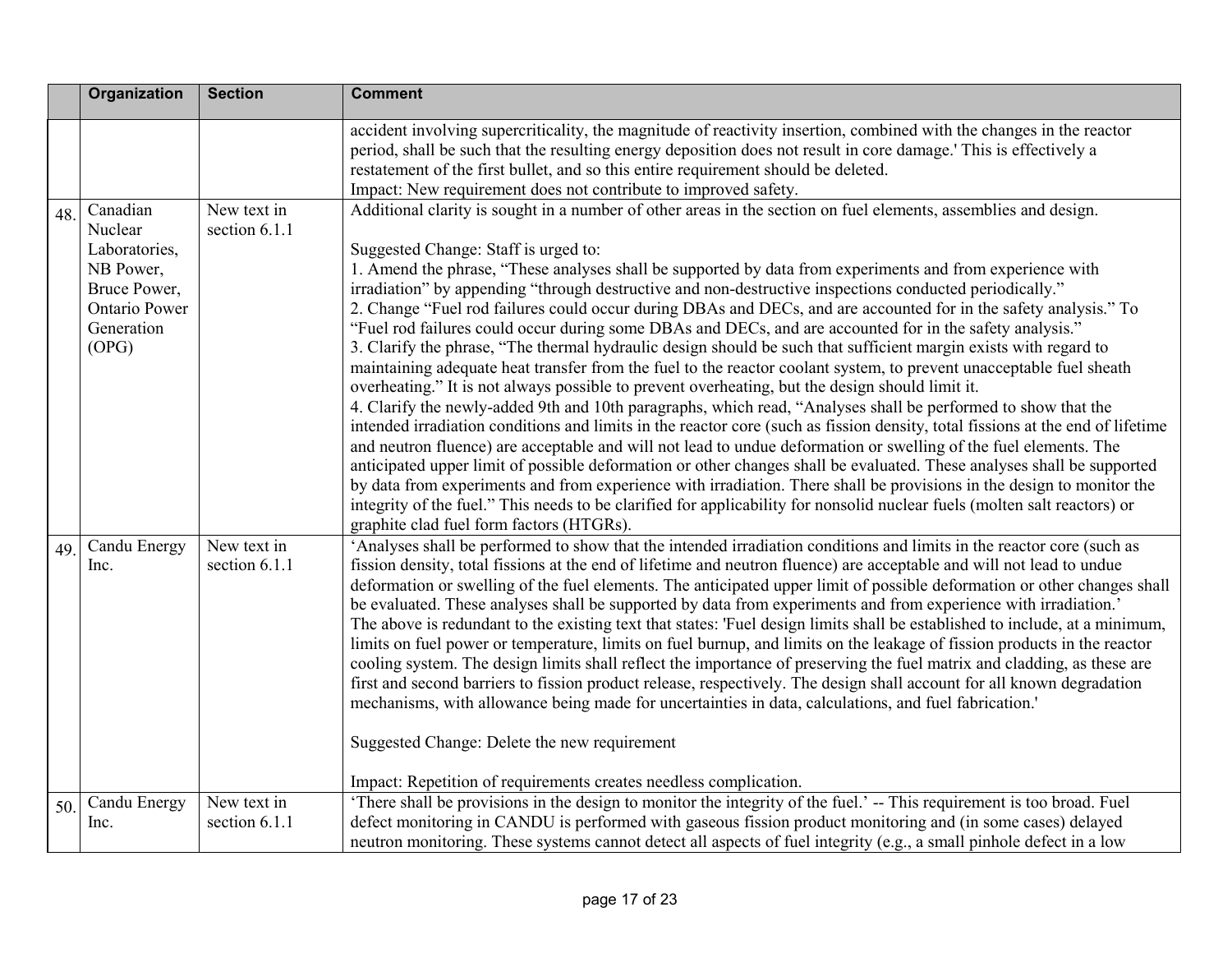|     | <b>Organization</b>                                                                                              | <b>Section</b>               | <b>Comment</b>                                                                                                                                                                                                                                                                                                                                                                                                                                                                                                                                                                                                                                                                                                                                                                                                                                                                                                                                                                                                                                                                                                                                                                                                                                                                                                                                                                                                                                                                                |
|-----|------------------------------------------------------------------------------------------------------------------|------------------------------|-----------------------------------------------------------------------------------------------------------------------------------------------------------------------------------------------------------------------------------------------------------------------------------------------------------------------------------------------------------------------------------------------------------------------------------------------------------------------------------------------------------------------------------------------------------------------------------------------------------------------------------------------------------------------------------------------------------------------------------------------------------------------------------------------------------------------------------------------------------------------------------------------------------------------------------------------------------------------------------------------------------------------------------------------------------------------------------------------------------------------------------------------------------------------------------------------------------------------------------------------------------------------------------------------------------------------------------------------------------------------------------------------------------------------------------------------------------------------------------------------|
|     |                                                                                                                  |                              | power element is likely to be undetected).<br>Suggested Change: Suggest 'There shall be provisions in the design to detect loss of cladding integrity that could impact<br>the safety case.'                                                                                                                                                                                                                                                                                                                                                                                                                                                                                                                                                                                                                                                                                                                                                                                                                                                                                                                                                                                                                                                                                                                                                                                                                                                                                                  |
|     |                                                                                                                  |                              | Impact: "Requirements should be achievable.                                                                                                                                                                                                                                                                                                                                                                                                                                                                                                                                                                                                                                                                                                                                                                                                                                                                                                                                                                                                                                                                                                                                                                                                                                                                                                                                                                                                                                                   |
| 51. | Candu Energy<br>lnc.                                                                                             | New text in<br>section 6.1.2 | 'The design shall provide the means for detecting and controlling reactivity' -- Reactivity cannot be detected as it is<br>not a physical parameter per se.<br>Suggested Change: 'The design shall provide the means for determining and controlling reactivity' -- This is more<br>correct.                                                                                                                                                                                                                                                                                                                                                                                                                                                                                                                                                                                                                                                                                                                                                                                                                                                                                                                                                                                                                                                                                                                                                                                                  |
|     |                                                                                                                  |                              | Impact: Requirement should be reworded to be more correct.                                                                                                                                                                                                                                                                                                                                                                                                                                                                                                                                                                                                                                                                                                                                                                                                                                                                                                                                                                                                                                                                                                                                                                                                                                                                                                                                                                                                                                    |
| 52. | Canadian<br>Nuclear<br>Laboratories,<br>NB power,<br>Bruce Power,<br><b>Ontario Power</b><br>Generation<br>(OPG) | New text in<br>section 6.4   | Licensees have significant concerns with the new requirement, which reads, "No single failure in the shutdown system<br>shall prevent the system from fulfilling its safety function when required."<br>This suggests SFC is required for each special safety system. This requirement is excessive given other requirements<br>already specified in such as Sections 5.6, 5.6.1 and 5.6.2. The reliability requirements would make the probability of<br>the SDS being unavailable -- a BDBA event -- yet the designer is forced to treat it using DBA rules.<br>Also, as written, this new requirement is redundant to section 5.6.2, though differences in wording complicate the issue<br>of compliance. The new requirement is also redundant to other existing requirements in Section 6.4, which already calls<br>for at least one means of shutdown being independently capable of fulfilling its function on the assumption of a single<br>failure, with an additional requirement of redundancy in the fastacting means of shutdown if inherent core<br>characteristics are unable to maintain the reactor within specified limits in the event of failure of the first fast-acting<br>means (which applies the single failure criterion to the second shutdown means if it is to be potentially needed for<br>AOOs and DBAs).<br>Suggested Change: Delete this requirement. Common requirements should be put in one place to avoid duplication and<br>confusion.<br>MAJOR comment |
|     |                                                                                                                  |                              | Impact on Industry: The requirement is excessive as it imposes the SFC in addition to: a) all components of a shutdown<br>system b) all components of shutdown systems, c) two trip parameters where direct parameters are not practicable, d) a<br>maintenance, testing, inspection and repair requirements, based on Section 5.6.2, and e) common cause failures, based<br>on Section 5.6.1. International OPEX shows no reactor in the world can meet these requirements. Section 5.6.2<br>recognizes there needs to be exceptions to the SFC as not all systems, structures and components.                                                                                                                                                                                                                                                                                                                                                                                                                                                                                                                                                                                                                                                                                                                                                                                                                                                                                               |
| 53. | Candu Energy<br>Inc.                                                                                             | New text in<br>section 6.4   | 'No single failure in the shutdown system shall prevent the system from fulfilling its safety function when required.'<br>This new requirement is redundant to section 5.6.2, but differences in wording simply complicates the issue of                                                                                                                                                                                                                                                                                                                                                                                                                                                                                                                                                                                                                                                                                                                                                                                                                                                                                                                                                                                                                                                                                                                                                                                                                                                      |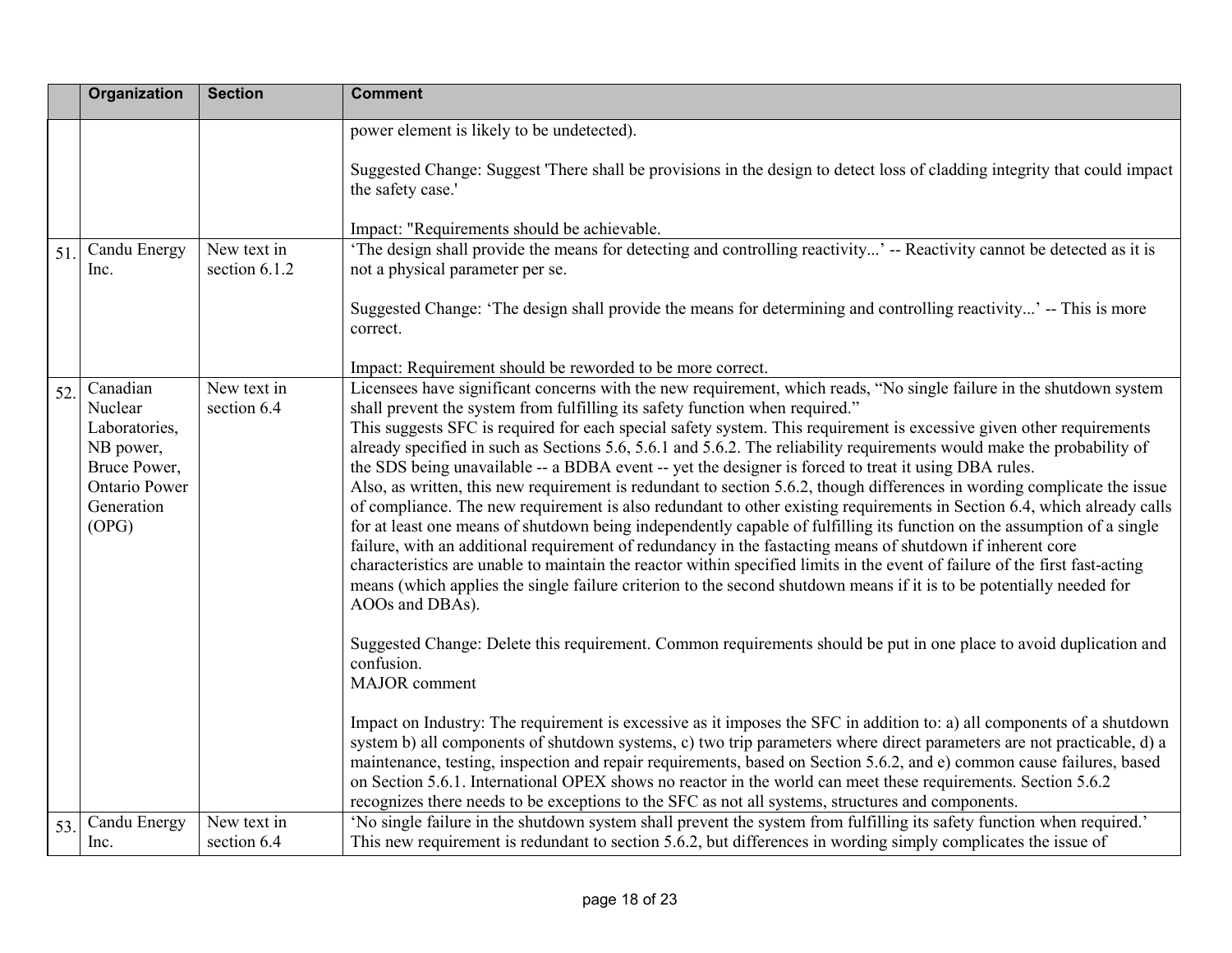|     | Organization                                                      | <b>Section</b>                        | <b>Comment</b>                                                                                                                                                                                                                                                                                                                                                                                                                                                                                                                                                                                                                                                                                     |
|-----|-------------------------------------------------------------------|---------------------------------------|----------------------------------------------------------------------------------------------------------------------------------------------------------------------------------------------------------------------------------------------------------------------------------------------------------------------------------------------------------------------------------------------------------------------------------------------------------------------------------------------------------------------------------------------------------------------------------------------------------------------------------------------------------------------------------------------------|
|     |                                                                   |                                       | compliance. The new requirement is also redundant to other existing requirements in Section 6.4. (6.4 already calls for<br>at least one means of shutdown being independently capable of fulfilling its function on the assumption of a single<br>failure, with an additional requirement of redundancy in the fast-acting means of shutdown if inherent core<br>characteristics are unable to maintain the reactor within specified limits in the event of failure of the first fast-acting<br>means (which applies the single failure criterion to the second shutdown means if it is to be potentially needed for<br>AOOs and DBAs)<br>Suggested Change: The new requirement should be deleted. |
|     |                                                                   |                                       | Impact: Repetition of requirements creates needless complication.                                                                                                                                                                                                                                                                                                                                                                                                                                                                                                                                                                                                                                  |
| 54. | Candu Energy<br>Inc.                                              | Comment on new<br>text in section 6.4 | 'Trip parameters shall take into account the effects of SSC aging on effectiveness.' -- This new requirement is<br>redundant to the existing requirement that there shall be no gap in trip coverage within the OLCs for any operating<br>condition, taking into account plant aging.<br>Suggested Change: The new requirement should be deleted.                                                                                                                                                                                                                                                                                                                                                  |
|     |                                                                   |                                       |                                                                                                                                                                                                                                                                                                                                                                                                                                                                                                                                                                                                                                                                                                    |
| 55. | Canadian<br>Nuclear<br>Laboratories,<br>NB Power,<br>Bruce Power, | New text in<br>section 6.4.1          | Impact: Repetition of requirements creates needless complication.<br>Licensees have concern with the new requirement, which reads, "Trip parameters shall take into account the effects of<br>SSC aging on effectiveness." Trip parameter set points may need to be adjusted over time to deal with aging. The new<br>requirement is redundant to the existing requirement that there shall be no gap in trip coverage within the OLCs for any<br>operating condition, taking into account plant aging.                                                                                                                                                                                            |
|     | Ontario Power<br>Generation<br>(OPG)                              |                                       | Suggested Change: Staff is urged to adjust the wording to reflect having an ongoing margin management program, but<br>key aging mechanisms should be identified in design to ensure they can be monitored to ensure effective trip parameter<br>coverage. The designer needs to allow for flexibility in the design for the operators to adjust the trip set points as the<br>interfacing systems age.<br><b>MAJOR</b> comment                                                                                                                                                                                                                                                                     |
|     |                                                                   |                                       | Impact on Industry: Having the shutdown system trip parameters design itself account for aging, puts an excessive<br>design requirement on the trip parameters. Without know the interfacing system designs, the trip parameter designer<br>would not know how to account for aging of the interfacing systems.                                                                                                                                                                                                                                                                                                                                                                                    |
| 56. | Canadian<br>Nuclear<br>Laboratories,                              | New text in<br>section 6.5            | Adding the phrase, "When required " in these sections does not provide guidance to the designer about when the<br>requirement is compulsory.                                                                                                                                                                                                                                                                                                                                                                                                                                                                                                                                                       |
|     | NB Power,<br>Bruce Power,<br><b>Ontario Power</b>                 |                                       | Suggested Change: Was the intent to make this technology neutral and to say an alternate means of cooling is required<br>at all times? The approach of 'when needed' could be used for applicability to other systems described in this document<br>(e.g. using functional containment vs. structural containment) that are CANDU specific or water-cooled reactor                                                                                                                                                                                                                                                                                                                                 |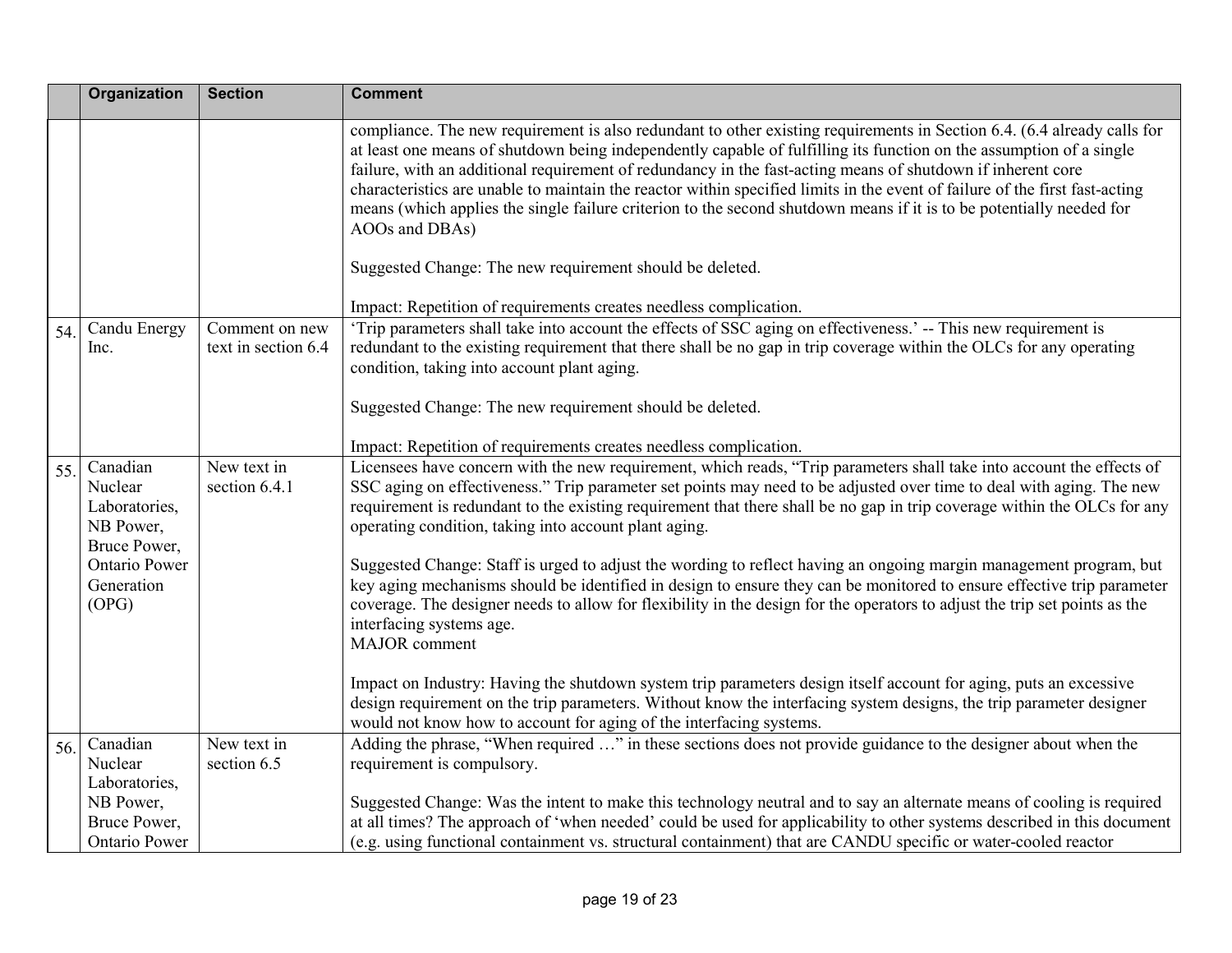|     | Organization                                                                                                     | <b>Section</b>             | <b>Comment</b>                                                                                                                                                                                                                                                                                                                                                                                                                                                                                                                                                                                                                                                                                                                                                                                                                                                                                                                                                                                                                                                                                                                                                                                                                                                                                                                                                                                                                                                                                                                                                                                                                                                                                    |
|-----|------------------------------------------------------------------------------------------------------------------|----------------------------|---------------------------------------------------------------------------------------------------------------------------------------------------------------------------------------------------------------------------------------------------------------------------------------------------------------------------------------------------------------------------------------------------------------------------------------------------------------------------------------------------------------------------------------------------------------------------------------------------------------------------------------------------------------------------------------------------------------------------------------------------------------------------------------------------------------------------------------------------------------------------------------------------------------------------------------------------------------------------------------------------------------------------------------------------------------------------------------------------------------------------------------------------------------------------------------------------------------------------------------------------------------------------------------------------------------------------------------------------------------------------------------------------------------------------------------------------------------------------------------------------------------------------------------------------------------------------------------------------------------------------------------------------------------------------------------------------|
|     | Generation<br>(OPG)                                                                                              |                            | specific. However, as per comment #1, this document needs to be technology neutral.                                                                                                                                                                                                                                                                                                                                                                                                                                                                                                                                                                                                                                                                                                                                                                                                                                                                                                                                                                                                                                                                                                                                                                                                                                                                                                                                                                                                                                                                                                                                                                                                               |
|     |                                                                                                                  |                            | This identical comment was also submitted for section 6.6.1.                                                                                                                                                                                                                                                                                                                                                                                                                                                                                                                                                                                                                                                                                                                                                                                                                                                                                                                                                                                                                                                                                                                                                                                                                                                                                                                                                                                                                                                                                                                                                                                                                                      |
| 57. | Candu Energy<br>Inc.                                                                                             | New text in<br>section 6.5 | Issue: The addition of "where required" is ambiguous.                                                                                                                                                                                                                                                                                                                                                                                                                                                                                                                                                                                                                                                                                                                                                                                                                                                                                                                                                                                                                                                                                                                                                                                                                                                                                                                                                                                                                                                                                                                                                                                                                                             |
|     |                                                                                                                  |                            | Suggested Change: Change text to 'Designs in which a DBA involving a loss of reactor coolant that exceeds makeup<br>capability is possible, shall be equipped with an emergency core cooling system (ECCS). This is a safety system whose<br>function to transfer heat from the reactor core for such DBAs.'                                                                                                                                                                                                                                                                                                                                                                                                                                                                                                                                                                                                                                                                                                                                                                                                                                                                                                                                                                                                                                                                                                                                                                                                                                                                                                                                                                                      |
|     |                                                                                                                  |                            | Impact: Improve clarity of requirement.                                                                                                                                                                                                                                                                                                                                                                                                                                                                                                                                                                                                                                                                                                                                                                                                                                                                                                                                                                                                                                                                                                                                                                                                                                                                                                                                                                                                                                                                                                                                                                                                                                                           |
| 58. | A. Lee,<br>AG Lee<br>Consulting                                                                                  | New text in<br>section 6.6 | Since confinement is defined as a safety function, the second paragraph should be revised to: "The means of<br>confinement shall be designed to ensure that a release of radioactive material following an accident involving<br>disruption of the core is within acceptable limits. The means of confinement shall include physical barriers designed to<br>prevent or mitigate an unplanned release of radioactive material to the environment during normal operation, AOOs,<br>DBAs and, to the extent practicable, BDBAs." The second and third sentences in the fifth paragraph should be revised<br>to: "The extent to which the means of confinement is automated and the conditions for which its manual overriding is<br>warranted shall be identified. The following features shall be incorporated into the design of the means of<br>confinement".                                                                                                                                                                                                                                                                                                                                                                                                                                                                                                                                                                                                                                                                                                                                                                                                                                   |
| 59. | Canadian<br>Nuclear<br>Laboratories,<br>NB Power,<br>Bruce Power,<br><b>Ontario Power</b><br>Generation<br>(OPG) | New text in<br>section 6.6 | Licensees seek additional information on the new requirements on containment and means of confinement.<br>Specifically:<br>1. The 2nd paragraph which says, 'The confinement shall be designed to ensure that a release of radioactive material<br>following an accident involving disruption of the core is within acceptable limits. The confinement shall include<br>physical barriers designed to prevent or mitigate an unplanned release of radioactive material to the environment during<br>normal operation, AOOs, DBAs and, to the extent practicable, BDBAs.' The containment boundary design provisions<br>help ensure containment can be isolated from the reactor vault and containment. The requirement seems to be implying<br>for those systems in confinement design provisions without operator intervention will act as an additional containment<br>boundary.<br>2. The use of BDBA in the 2nd last bullet, which reads, 'The barriers shall be designed with suitable margins for the<br>highest calculated pressure and temperature loads expected in DBA and selected BDBA conditions.'<br>3. Having a 'shall' statement in the 3rd paragraph and then a graded approach isn't clear. Licensees believe this is more<br>appropriate as a 'should' statement.<br>Suggested Change: For future drafts, staff is urged to:<br>1. Clarify if operator actions are considered in conjunction with design provisions e.g., cleanup of a spill.<br>2. For design purposes, here and throughout the document, replace "BDBA" with 'DEC.' DECs are the only BDBA<br>conditions for which complementary design features are to be implemented according to the present REGDOC 2.5.2 |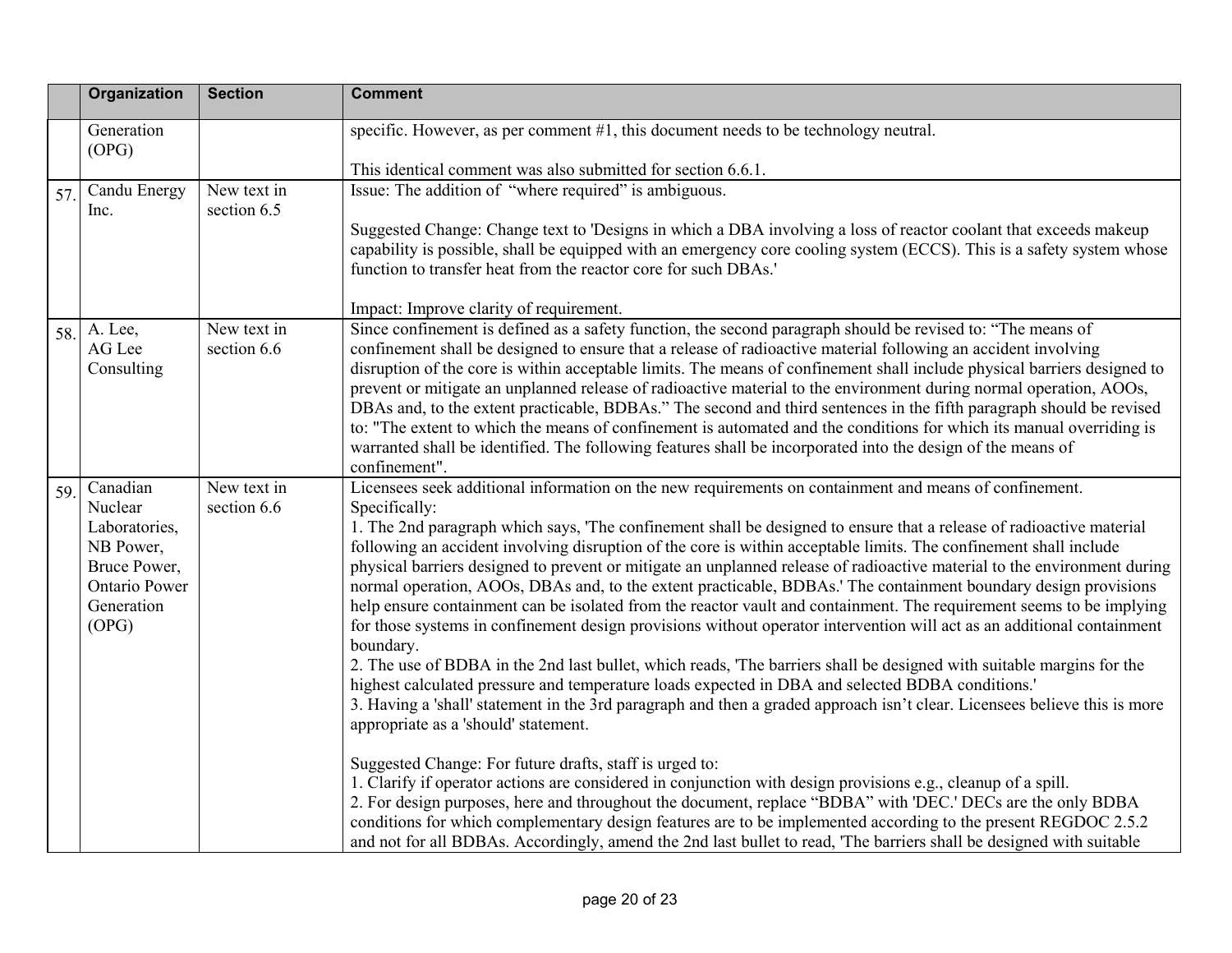|     | <b>Organization</b>                                               | <b>Section</b>                             | <b>Comment</b>                                                                                                                                                                                                                                                                                                                                                                                                                                                                                                                                                                                                                                                                                                                                                                                                                                                                                                                                                                                                                                                                                                                                                                                                                                                                                                                                                                                                                                                                            |
|-----|-------------------------------------------------------------------|--------------------------------------------|-------------------------------------------------------------------------------------------------------------------------------------------------------------------------------------------------------------------------------------------------------------------------------------------------------------------------------------------------------------------------------------------------------------------------------------------------------------------------------------------------------------------------------------------------------------------------------------------------------------------------------------------------------------------------------------------------------------------------------------------------------------------------------------------------------------------------------------------------------------------------------------------------------------------------------------------------------------------------------------------------------------------------------------------------------------------------------------------------------------------------------------------------------------------------------------------------------------------------------------------------------------------------------------------------------------------------------------------------------------------------------------------------------------------------------------------------------------------------------------------|
|     |                                                                   |                                            | margins for the highest calculated pressure and temperature loads expected in DBA and selected DEC conditions.'<br>3. Amend the 3rd paragraph to read, 'To achieve confinement, the means of confinement should require:'<br><b>MAJOR</b> comment                                                                                                                                                                                                                                                                                                                                                                                                                                                                                                                                                                                                                                                                                                                                                                                                                                                                                                                                                                                                                                                                                                                                                                                                                                         |
|     |                                                                   |                                            | Impact on Industry: As written, the 2nd paragraph implies confinement provisions are very similar to containment and<br>the vast majority of penetrations from HTS and Moderator Auxiliary systems will require automatic isolation. For<br>example, D20 transfers during outages where the moderator is drained will require additional design provisions to<br>ensure the moderator is not spilled during transfer to the upgrader storage tanks. Has a comparison done from a Nuclear<br>Safety perspective to show this requirement has value from a benefit-cost perspective given dose limits are being met<br>by Operating Stations and the OPEX shows no serious events have occurred? The 3rd paragraph doesn't reflect a<br>graded approach and appears to be prescriptive, which isn't the goal of the rest of the document.                                                                                                                                                                                                                                                                                                                                                                                                                                                                                                                                                                                                                                                   |
| 60  | Candu Energy<br>Inc.                                              | New text in<br>section 6.6                 | The text of 6.6 should be rewritten, particularly the particularly the bullet list of the requirements for the means of<br>confinement.<br>Another concern is the sentence 'The confinement shall be designed to ensure that a release of radioactive material<br>following and accident involving disruption of the core is within acceptable limits. This equates confinement with the<br>function fulfilled by containment and ignores other sources of radioactive material that could be released in an accident<br>and for which confinement is also needed. The text of this section should address the fact the safety function of<br>confinement is achieved in respect to the reactor core by a containment system, but that in addition some degree of<br>confinement needs to be provided for any radioactive material that is outside containment. For those cases, only a<br>subset of the measures in the bullet list of requirements may be required in order to ensure that dose limits and safety<br>goals are achieved by the licensed facility.<br>The section as written does not give sufficient consideration to design features (such as an irradiated fuel bay) with<br>radioactive material outside containment and how in such configurations the means of providing confinement may not<br>need to apply all of the listed 'requirements'.<br>Suggested Change: Rewriting along the suggested lines<br>Impact: Definition of requirements that cannot be met. |
| 61  | Candu Energy<br>Inc.                                              | New text in<br>section 6.6                 | "The bullet list of requirement should be better aligned with the leak-tight envelope, systems to control internal pressure<br>and release of radioactive material to the environment following an accident, the 4 subsystems and the potential for (but<br>not an absolute requirement for) provision of shielding as defined in Section 6.6.1." Suggested Change: "Rewriting<br>along the suggested lines" Impact: "Inconsistent expressions of requirements creates compliance complications."                                                                                                                                                                                                                                                                                                                                                                                                                                                                                                                                                                                                                                                                                                                                                                                                                                                                                                                                                                                         |
| 62. | Canadian<br>Nuclear<br>Laboratories,<br>NB Power,<br>Bruce Power, | Comment on new<br>text in section<br>6.6.1 | Adding the phrase, "When required " in these sections does not provide guidance to the designer about when the<br>requirement is compulsory.<br>Suggested Change: Was the intent to make this technology neutral and to say an alternate means of cooling is required<br>at all times? The approach of 'when needed' could be used for applicability to other systems described in this document                                                                                                                                                                                                                                                                                                                                                                                                                                                                                                                                                                                                                                                                                                                                                                                                                                                                                                                                                                                                                                                                                          |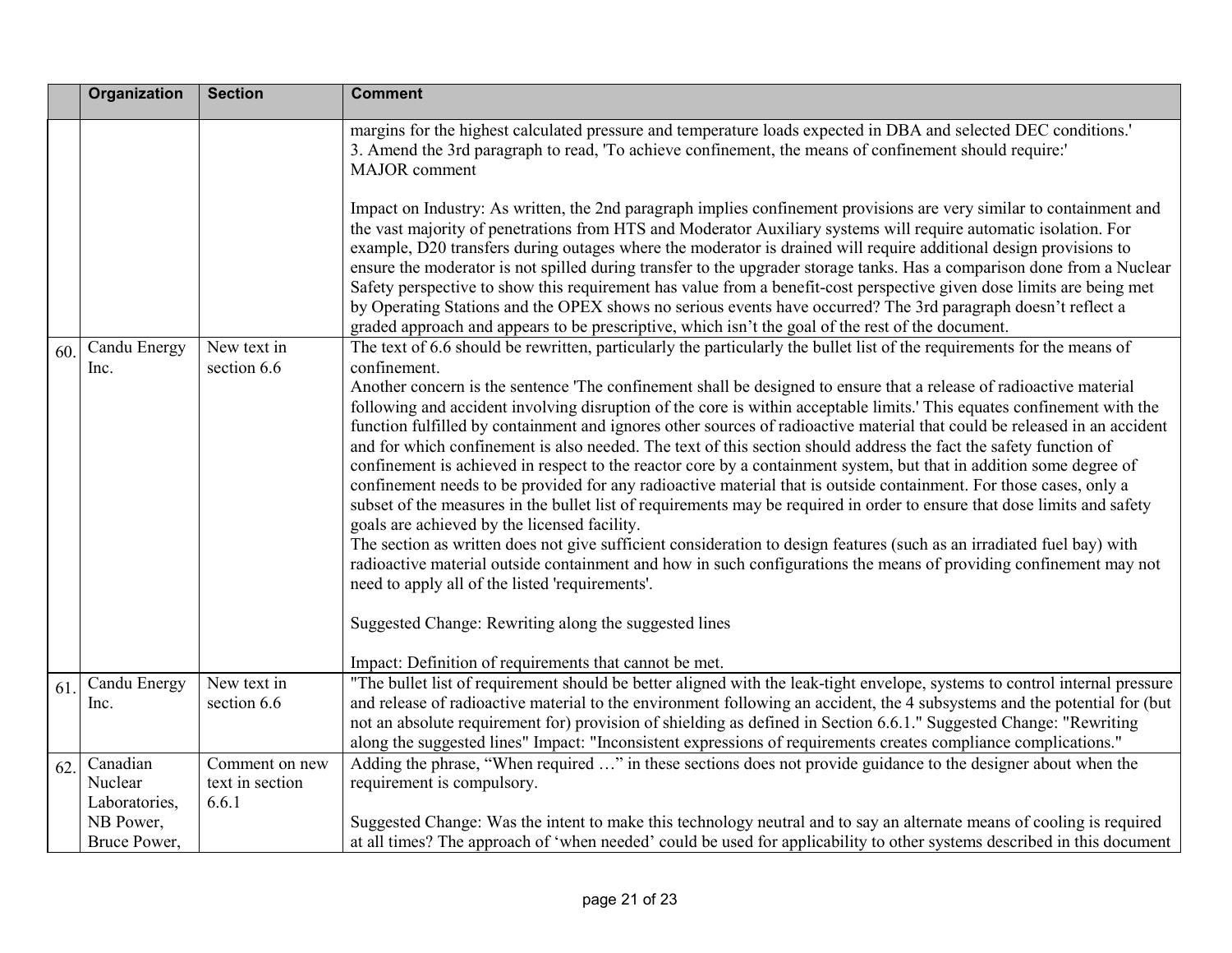|     | Organization                                                      | <b>Section</b>                | <b>Comment</b>                                                                                                                                                                                                                                                                                                                                                                                                                                                                           |
|-----|-------------------------------------------------------------------|-------------------------------|------------------------------------------------------------------------------------------------------------------------------------------------------------------------------------------------------------------------------------------------------------------------------------------------------------------------------------------------------------------------------------------------------------------------------------------------------------------------------------------|
|     | <b>Ontario Power</b><br>Generation<br>(OPG)                       |                               | (e.g. using functional containment vs. structural containment) that are CANDU specific or water-cooled reactor<br>specific. However, as per comment #1, this document needs to be technology neutral.                                                                                                                                                                                                                                                                                    |
|     |                                                                   |                               | This identical comment was also submitted for section 6.5.                                                                                                                                                                                                                                                                                                                                                                                                                               |
| 63. | Candu Energy<br>Inc.                                              | New text in<br>section 6.6.1  | Where required, each nuclear reactor facility shall be installed within a containment structure, so as to minimize the<br>release of radioactive materials to the environment during operational states and DBAs'. It is not clear what 'Where<br>required' means. Required by which particular regulation? Since this document is a major one for water cooled new<br>builds plants it should be very clear what the basis for evaluate whether a design needs a containment structure. |
|     |                                                                   |                               | Suggested Change: The basis for whether containment is required should be clearly defined.                                                                                                                                                                                                                                                                                                                                                                                               |
|     |                                                                   |                               | Impact: Ambiguous requirements lead to uncertainty and potential for inconsistency amongst how different designs are<br>regulated.                                                                                                                                                                                                                                                                                                                                                       |
| 64. | A. Lee,<br>AG Lee<br>Consulting                                   | New text in<br>section 6.13.5 | Recommend changing "radiological and hazardous releases" to "radiological and hazardous materials releases".                                                                                                                                                                                                                                                                                                                                                                             |
| 65. | Candu Energy<br>Inc.                                              | New section 6.14              | Issue: A statement that section 6.3 and 6.2 apply is redundant. (Note typo – text actually uses 8.3 and 8.2)                                                                                                                                                                                                                                                                                                                                                                             |
|     |                                                                   |                               | Suggested Change: Delete section 6.14                                                                                                                                                                                                                                                                                                                                                                                                                                                    |
|     |                                                                   |                               | Impact: Redundant content does not improve safety                                                                                                                                                                                                                                                                                                                                                                                                                                        |
| 66. | A. Lee,<br>AG Lee<br>Consulting                                   | New section 6.15              | Section $5(i)$ , (i) and (k) require adequate measures to be taken to prevent the release of hazardous substances to the<br>environment in the event of the failure of an auxiliary system containing hazardous material. There should be a<br>requirement in section 6.15 regarding prevention of releases of hazardous substances to the environment in the event of<br>an auxiliary system failure.                                                                                   |
| 67. | Canadian<br>Nuclear<br>Laboratories,<br>NB Power,<br>Bruce Power, | New section 6.15              | Clarification is sought on the new section on Auxiliary Systems, which currently reads, 'The failure of any auxiliary<br>system, irrespective of its importance to safety, shall not be able to jeopardize the safety of the reactor facility.<br>Adequate measures shall be taken to prevent the release of radioactive material to the environment in the event of the<br>failure of an auxiliary system containing radioactive material.'                                             |
|     | <b>Ontario Power</b>                                              |                               | Suggested Change: Please clarify the statement. The phrase 'jeopardize the safety of the reactor facility' is vague.                                                                                                                                                                                                                                                                                                                                                                     |
|     | Generation                                                        |                               | Currently, the Operators can resolve situations when tritium hazards are present. Does this clause imply design                                                                                                                                                                                                                                                                                                                                                                          |
|     | (OPG)                                                             |                               | measures with respect to DiD must ensure (prevent) this? Or, can Operators with personal protective equipment be used                                                                                                                                                                                                                                                                                                                                                                    |
|     |                                                                   | New section 6.15              | to mitigate the situation as an alternative to design measures?<br>The failure of any auxiliary system, irrespective of its importance to safety, shall not be able to jeopardize the safety of                                                                                                                                                                                                                                                                                          |
| 68. | Candu Energy<br>lnc.                                              |                               | the reactor facility' is an ill-defined requirement. The requirements of safety classification apply to all SSCs and must                                                                                                                                                                                                                                                                                                                                                                |
|     |                                                                   |                               | include consideration of consequences of failure and this drives identification of their importance to safety. Therefore,                                                                                                                                                                                                                                                                                                                                                                |